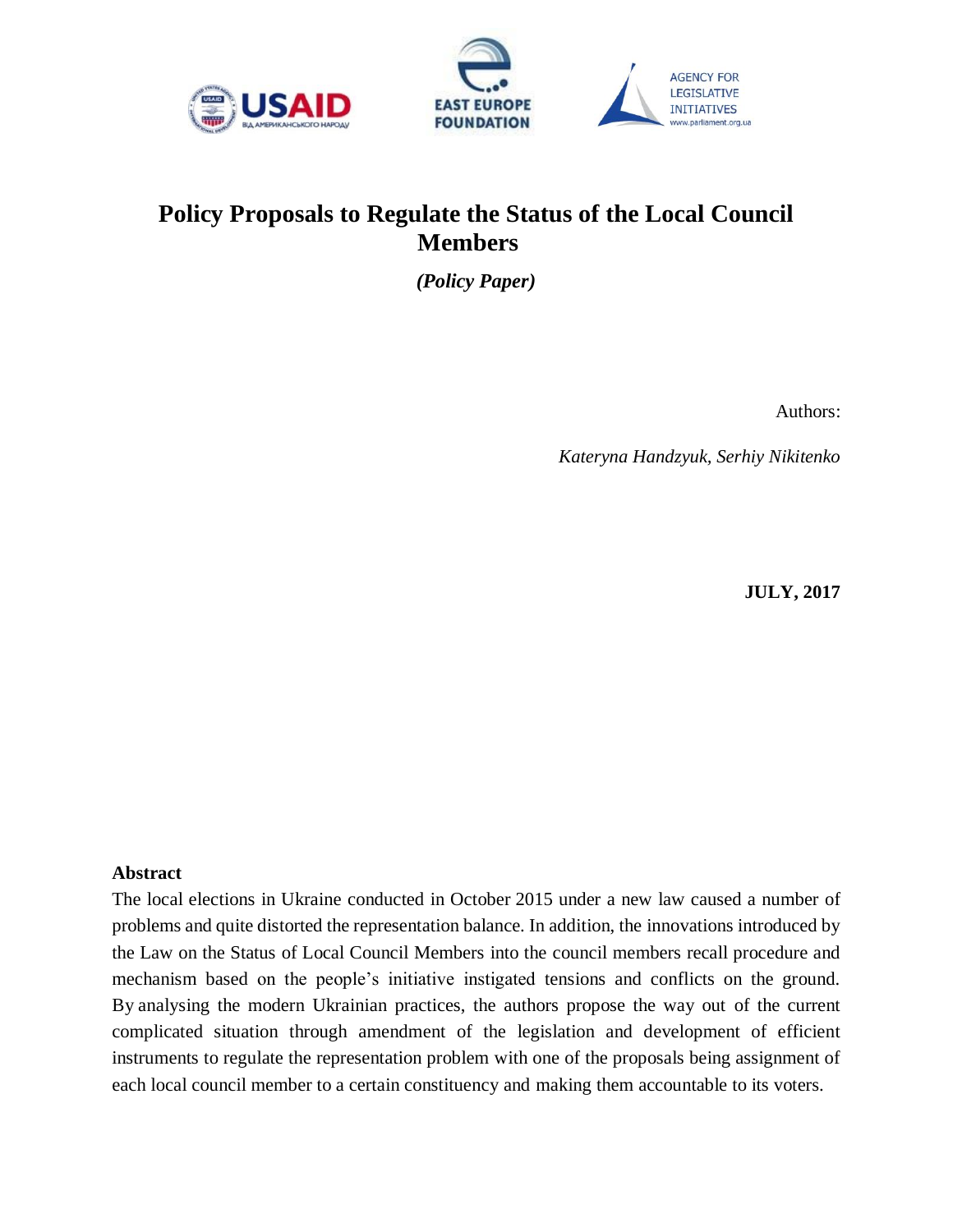





# **Table of Contents**

| <b>I. LOCAL ELECTIONS LAW AND THE REPRESENTATION PROBLEM  3</b>                            |  |
|--------------------------------------------------------------------------------------------|--|
| 1. The Problem of a Constituency in View of the Current Local Elections Law  3             |  |
|                                                                                            |  |
|                                                                                            |  |
|                                                                                            |  |
|                                                                                            |  |
|                                                                                            |  |
| 4. Judicial Appeal Against the TEC Decisions, Actions, or Omission of Action in the Recall |  |
|                                                                                            |  |
| III. ANALYSIS OF STAKEHOLDERS AND THEIR INFLUENCE ON THE PROBLEM                           |  |
|                                                                                            |  |
|                                                                                            |  |
|                                                                                            |  |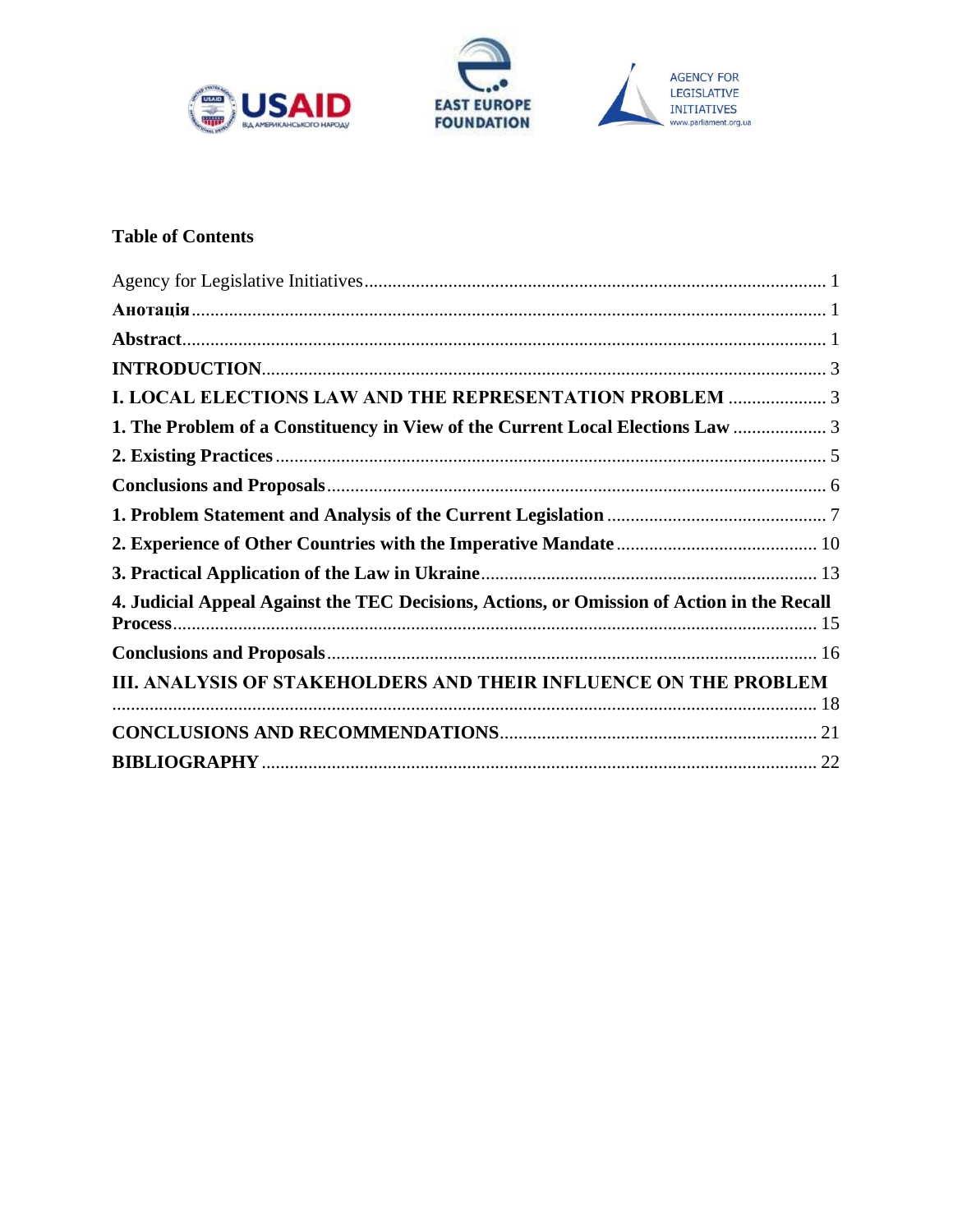





#### **Abbreviations:**

SVR – State Voter Register CEC – Central Election Commission TEC – Territorial Election Commission

# <span id="page-2-0"></span>**INTRODUCTION**

The need to amend the legislation regulating the status of the local council members has been repeatedly discussed in Ukraine. In a better case scenario, however, this would result only in cosmetic changes to the legislative basis, in particular the Law on the Status of Local Council Members.

The principles and the foundation, however, would remain unmodified, while the election, civil service, anticorruption and other legislation has been changing.

Analysing the Law, we have picked up its sorest points which should be changed through a balanced approach, since certain incoherence within the Law causes a tension, especially as concerns the issue of representation in the light of the 2015 amendments to the Local Elections Law and the revocation of the local council members on the people's initiatives.

In our opinion, settlement of these matters in combination with other amendments that need to be made to the Law will make it possible to balance and to regulate the problem of the status of the local council members.

# <span id="page-2-1"></span>**І. LOCAL ELECTIONS LAW AND THE REPRESENTATION PROBLEM**

# <span id="page-2-2"></span>**1. The Problem of a Constituency in View of the Current Local Elections Law**

When the new version of the Local Elections Law was approved before the scheduled 2015 elections, there were a lot of political discussions and debates, in particular around the electoral system for the local, rayon, and oblast councils.

At that time, the proposed arrangement was referred to as "the proportional system with open lists", even though the lists were not really lists and not quite open. The authors of this idea defined it as the "British-German" system, while it is far from being anything similar to the systems used in the countries concerned, as it is rather a tracing copy of the system applied in certain Russian local elections.

According to the current Law, elections to the village councils are based on the majority system. For this purpose, the territory of each village council is divided into constituencies. One constituency elects one council member, i.e. the number of constituencies equals the number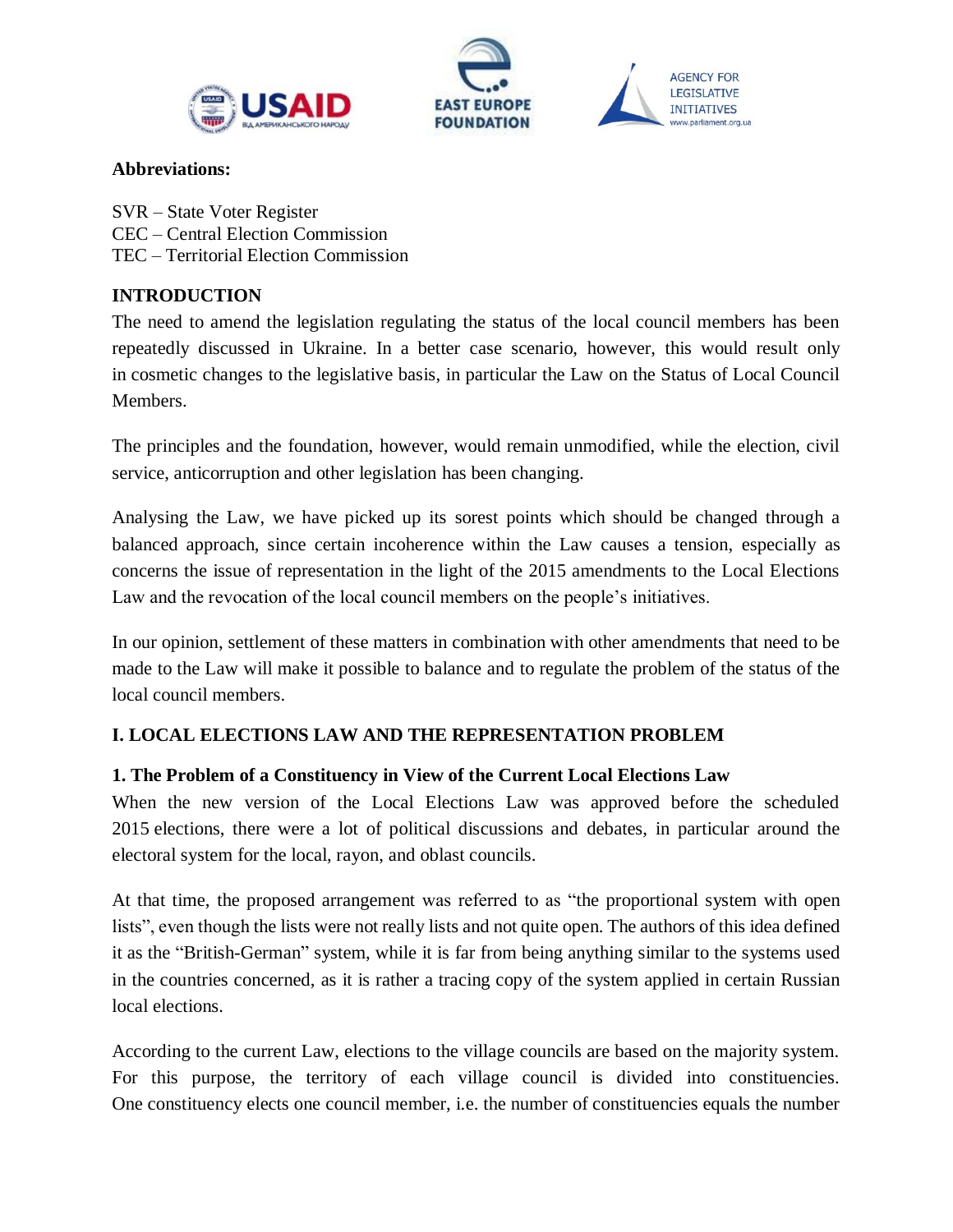



of members in the council. To become a village council member, it is enough to get more votes than other candidates in the constituency.

The October 2015 elections to the oblast, rayon, city district, and city councils, however, were conducted under an absolutely new system, never used in Ukraine before. It also has proved to be the most complicated arrangement of all that have ever existed in the country, which is the reason why it generated new problems and aggravated the ones inherited from the previous systems.

Experts believe that the new Law undermined the trust to the proportional representation elections as such. Thus, in relation to the city, rayon, and oblast councils, the Law recognises only the candidates nominated by political parties and rejects self-nominees.

Political parties approve an election list composed of the first candidate being its leader, who automatically gets into the council if their party wins any mandates, and other candidates assigned to or nominated by certain territorial constituencies in the relevant oblast, rayon or city.

According to the Law, the territory of the city, rayon, and oblast councils is divided into a number of constituencies matching the number of members in the relevant council. Political parties assign candidates from their list to various constituencies having a possibility to attribute from 0 to 1 candidate to each constituency. This means that in some cases no specific candidate would be assigned to certain constituencies, in which case voters could vote for "the party in general".

Consequently, each constituency has its own ballot paper. The voter may choose only one option: vote for the political party and the leader of the list if no specific candidate is assigned to their constituency or for the party and, automatically, for the leader together with the candidate nominated for the constituency.

Accordingly, each vote in any case covers a party and the leader, as well as, concurrently, the candidate assigned to a certain constituency from the same party.

Upon voting, the elections results are established by the election commissions. The first stage defines the political parties that will get into the relevant council and will be able to form its composition with their members. For this, all votes received by each party in all constituencies, independently of whether any candidates were assigned there, are put together and then the percentage taken by each party is defined.

Only the political parties that have been able to overcome the 5%-threshold in the city/rayon/district in general may get into the council.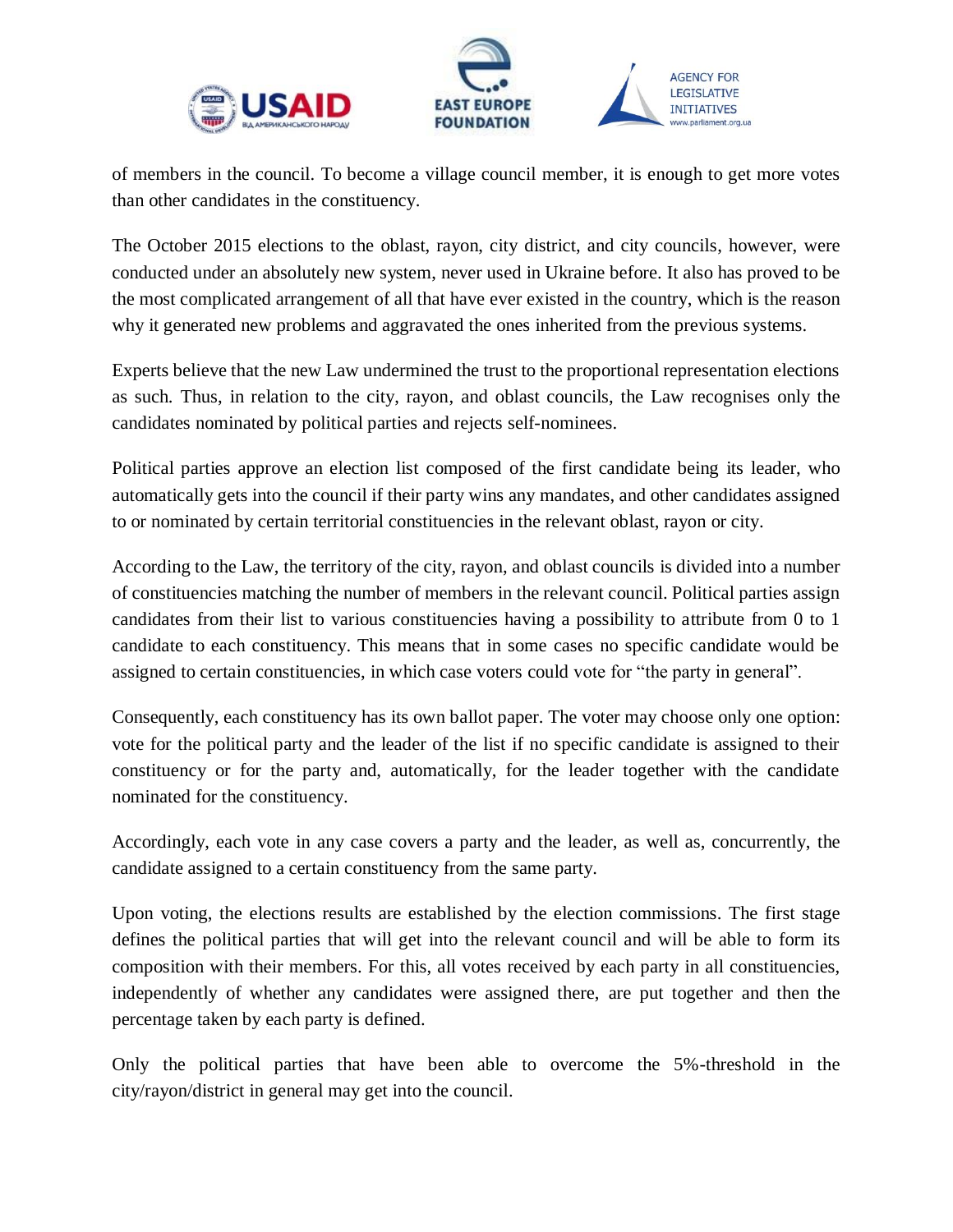





The percentage of votes received by each winning party defines the number of seats in the council that they will be able to fill with their candidates. For this purpose, the concept of the "election quota" has been introduced.

The election quota means the number of votes received by the political parties that have overcome the election barrier divided by the number of seats in the relevant council. Thereupon, the territorial election commission (**TEC**) looks into which particular candidates, representatives of political parties, assigned to specific constituencies will actually become members of council. This means that within each winning party each candidate is sorted out by the level of the voter support at the constituency. The mandate provision order is defined by the percentage of votes acquired by each candidate in their constituency. As a result, it may happen that the mandate will be received by the candidates who gave their party the smallest number of votes, but due to low turnout of voters in their constituency their result was higher percentagewise. Such electoral system may also result in no representatives at all in some constituencies, or two and more candidates may get into the council from one constituency, as it has happened in Kherson where three members of the city council are assigned to the same constituency (UKROP, Batkivshchyna, BPP (Block of Petro Poroshenko) [8].

In such a way there is a certain problem with this electoral system: a candidate that has taken the third or even the fourth place may become a member of the council, while somebody who has won the first place in their constituency, even if their party has overcome the barrier, may not get into the council at all. This concerns as a rule the parties that take first places in the multi-seat constituency.

Members of the councils themselves, according to the Law, are considered to be elected in the multi-seat constituency, but report for the annual work in the one-seat ones, where they are elected. It is also there where they normally work with voters, considering that they represent the interests of the residents of such constituency. As a result, the representation principle is violated.

# <span id="page-4-0"></span>**2. Existing Practices**

In the context of the above it should be noted that free democratic elections, as the highest form of the expression of the will of the people, are supposed to ensure direct implementation of the people's political will in the public authority structures. Free expression of the will of the people is the starting point for the legitimisation of the state mechanism and formation of the representative democracy. It is also the basis of the people's representative mandate. In accordance with Article 141(1) of the Ukrainian Constitution, the citizens elect not local councils but their members. This means that the local election system should ensure personal voting for each specific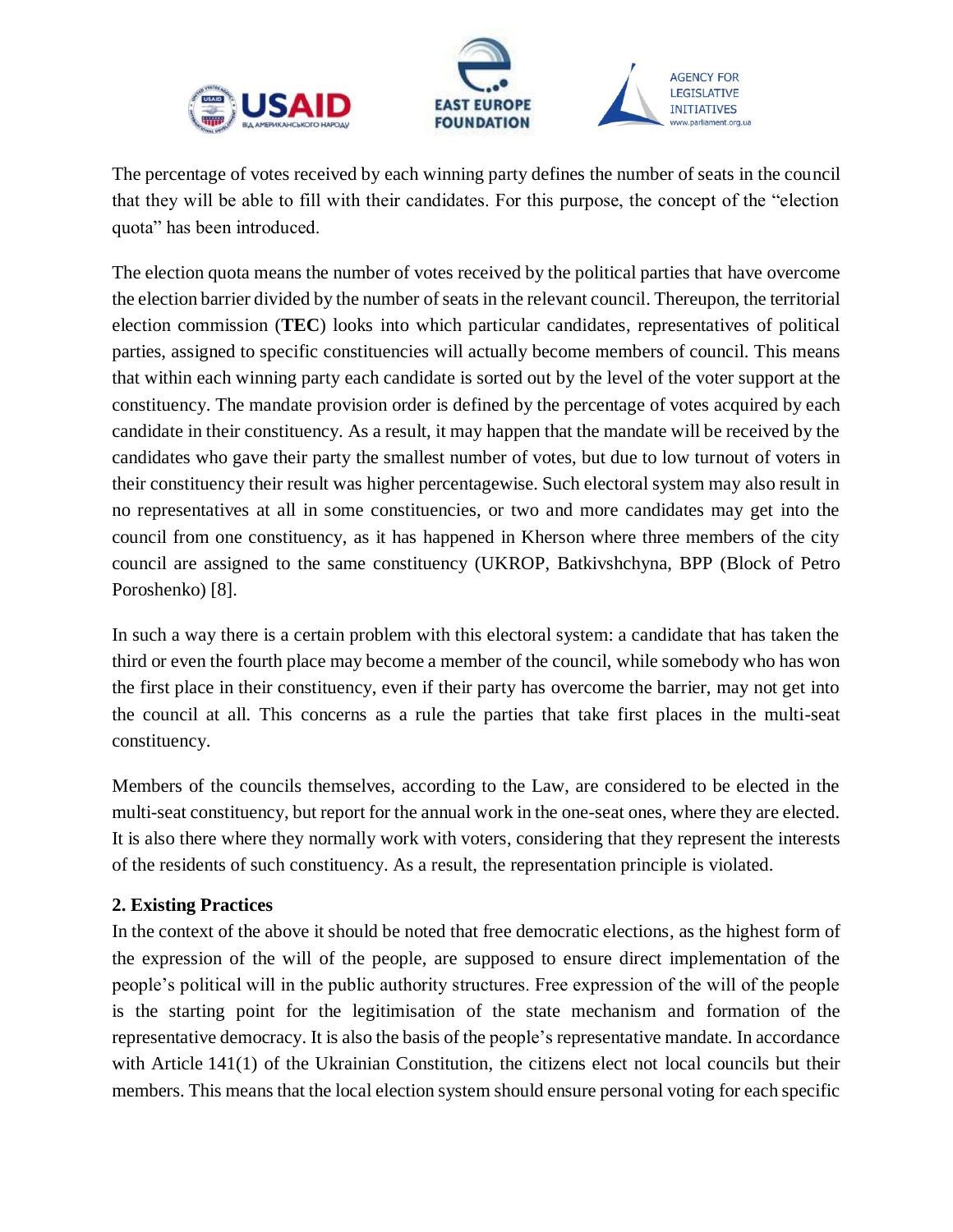



council member.

Ukraine already faced a similar problem in 2006 when local elections were conducted based on the political party system. It is then that the system of deputies and constituencies, which both council members and voters had been accustomed to, started disappearing.

Here it is important to remember that the legal nature of the representative mandate is conditioned by the nature and the purpose of the people's representation through the local self-governance bodies. It is characterised by certain principles, as well as mutual relations between the representative and the territorial community. At the same time, the local council members are supposed to play the main role in the establishment of the people's representation principles in the public authority system [1].

It is clear that the situation generated by the recent elections does not directly violate the citizens' rights and does not destabilise the democratic system, but it does create the crisis of representation.

For example, many councils have so called "deputies' funds" reserved in the local budget "for the constituencies". These are the resources used by their managers for various facilities in "their constituencies". Absence of a representative in certain constituencies distorted the balance of funds distribution, and in Mykolayiv, for instance, such funds did not reach 10 out of 54 constituencies.

Local councils find different ways out of this situation. Some of the councils cancelled decisions on such funds, while others made no decisions on them. The dominant majority of the councils, however, amended their rules of procedure and assigned members to the relevant constituencies. Thus, Korosten Town Council took the relevant action at the second plenary sitting of its first session having supported the decision on Assignment of the 8<sup>th</sup> Town Council Members Elected in the Multi-seat Constituency to the Korosten Town Constituencies and Approval of the Citizens' Reception Schedule **(Annex 1) (ПРОПОНУЮ ВИДАЛИТИ ЦЕ РЕЧЕННЯ)**.

#### <span id="page-5-0"></span>**Conclusions and Proposals**

Based on the examination of the practical side of the Law and based on the developments and recommendations of the Committee working group, the following proposals can be made:

1. Art. 2 of the Law on the Status of the Local Council Members should be supplemented with the following Paragraph 2: "Not later than at the second session, on the decision of the relevant council/ on the decision of the local organisations of political parties on whose lists they were elected, council members, members of the city, city district, rayon and oblast councils elected in the multi-seat constituencies shall be assigned to the relevant territorial constituencies. Such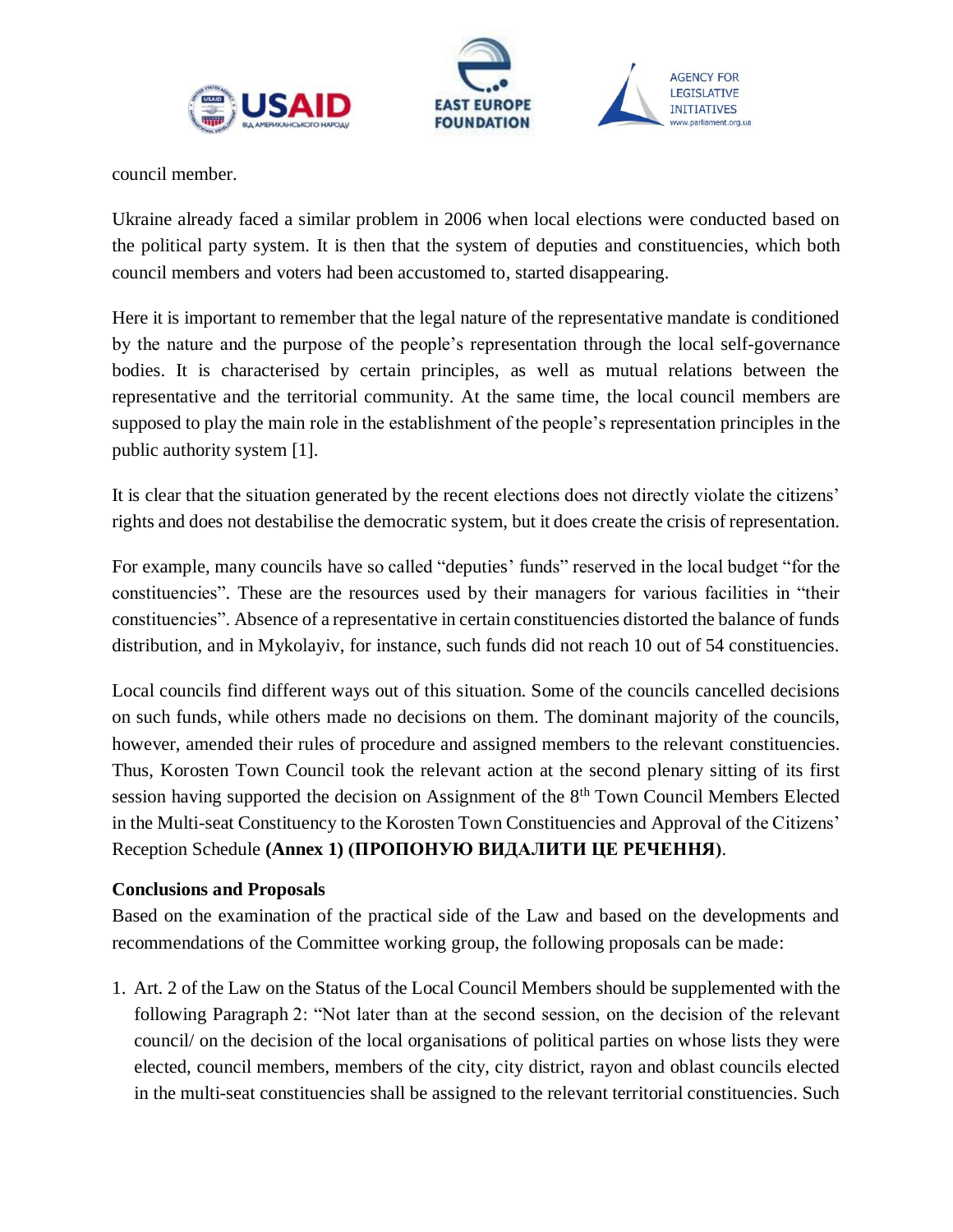



decision shall be taken without delay and not later than in 1 working day it shall be published in the official publications, on the official Internet websites, on the information stands or brought to the attention of the voters in the relevant territorial constituency in any other way".

2. All other articles should use the concept of the "**relevant territorial constituency**" represented by a council member.

# **ІІ. LOCAL COUNCIL MEMBER REVOCATION: RULES AND PRACTICE**

#### <span id="page-6-0"></span>**1. Problem Statement and Analysis of the Current Legislation**

On 25 October 2015, local elections were held in Ukraine whereby the Ukrainian citizens could choose local council members and city/village mayors.

Later, to improve the representation of the interests in the relevant territorial communities and to ensure proper public control by the multi-seat constituency voters, the Local Elections Law introduced or rather improved the mechanism for recalling the individuals elected to the local selfgovernance bodies based on the general, equal, and direct suffrage through secret voting.

The elections were conducted under a new arrangement which was supposed to become an intermediary stage between the majoritarian system and the system of open lists when candidates were running in the majoritarian constituencies, with a rating list formed afterwards in the multiseat constituency combining all polling stations of the community.

An interesting thing about the introduction of the imperative mandate in Ukraine is that its mechanism failed to be established at the legislative level for the members of parliament, while there have been repeated attempts to make local council members dependent on the political party leadership starting with 2007.

According to the Law, one year after the elections, the voters get the right to recall local council members who have failed to justify the voters' trust in accordance with the procedure established by the Law on the Status of Local Council Members.

The following are the grounds to recall a local council member upon the people's initiative:

- breach of the Constitution or laws of Ukraine established by the court;
- more than half council plenary sittings or sittings of a permanent commission unattended, failure to fulfil the member's duties in the constituency without serious reasons; if a member has not attended more than half of the council plenary meetings or sittings of a permanent commissions, of which they are a member, if they fail to fulfil the council or its bodies' decisions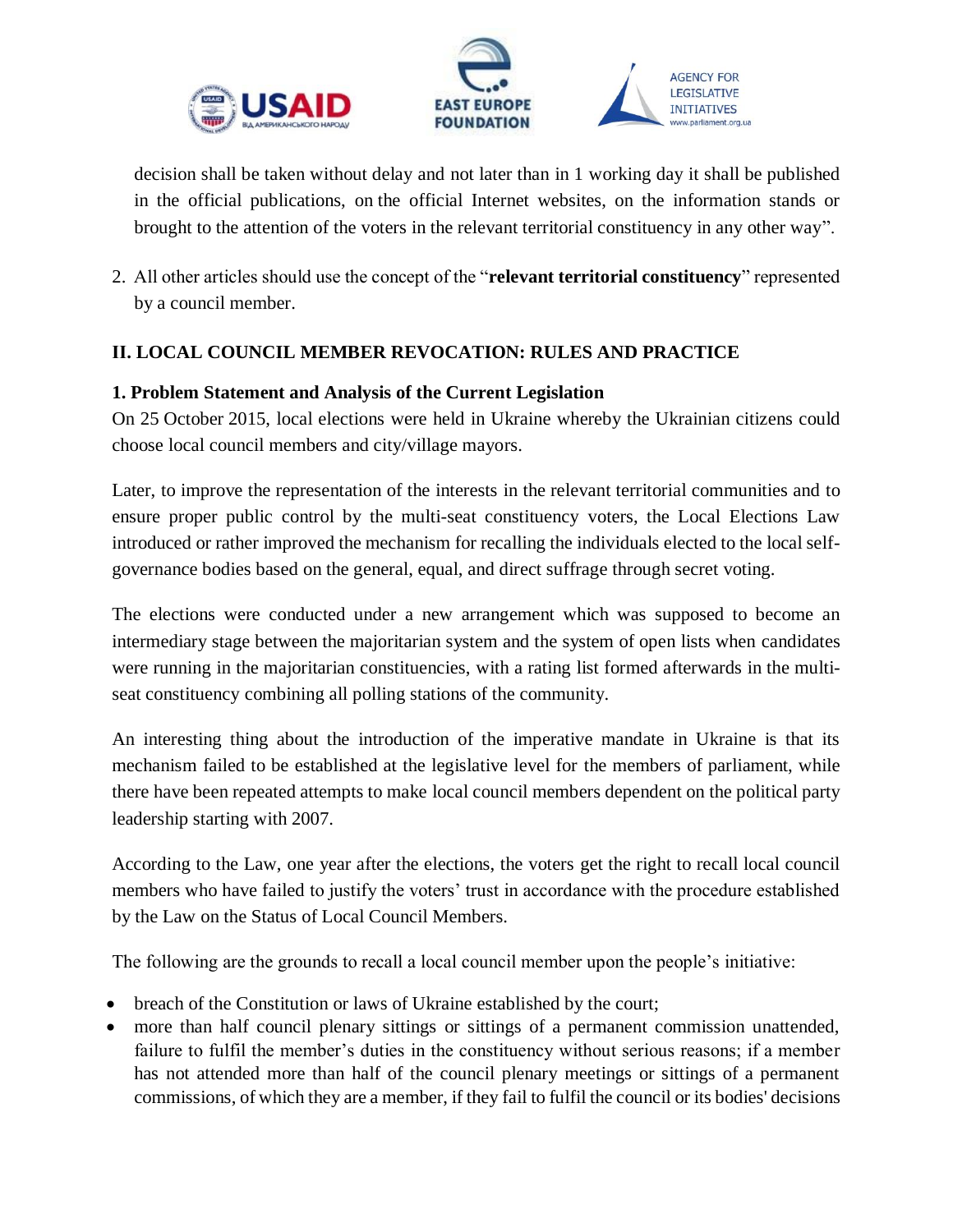



and instructions without serious reasons, the council may also address the voters with a proposal to recall such a member in accordance with the procedure established by law;

• incompliance of the member's practical activities with the main principles and provisions of their election programme, failure to fulfil the obligation to report to the voters and to hold meetings with them.

The latter reason, however logic it may be, cannot be applied, as none of the local council members in Ukraine have an election programme, as Art. 38 of the Law does not mention it at all among the obligatory documents.

The recall proposal can be submitted by the citizens of Ukraine, who, according to the Law, are the voters of the relevant constituency, but not earlier than one year after the member concerned acquires their powers. The relevant decision should be approved at the voter meeting dedicated to the member's revocation.

Currently, the Law on the Status of the Local Council Members contains many contradicting norms that create political conflicts all over the country, destabilising the situation in the local councils and contradicting the principles of democracy, when the personal composition of a local council is formed not at the elections, but already afterwards on the decision of the political party entities and TECs, rather than voters. The TEC also checks the observance of Articles 38-40 of this Law if a local council member is recalled on the people's initiative. In particular, it verifies the correctness of the signature lists formalisation and the number of signatures in accordance with Art. 40(1) of the Law. Together with the State Voter Register (**SVR**) administration bodies, it verifies the validity of the information on the citizens contained in the signature lists, while with involvement of the law-enforcement bodies, it selectively checks their signatures (no less than 10% of the total number). The above suggests that nobody verifies whether the reason of the member's recall is true, since neither the TEC, nor anybody else checks compliance with Art. 37 of the Law "The Grounds of the Member's Revocation on the People's Initiative", as only requirements of Articles 38-40 are verified.

To recall a member of the local council on the people's initiative, a certain number of voters should support submission of the recall proposal, in particular:

- 1) 30 voters for a village council member;
- 2) 100 voters for a town council member;
- 3) 300 voters for a city council member and a member of a city district council;
- 4) 150 voters for a rayon council member;
- 5) 400 voters for a member of an oblast council, as well as Kyiv and Sevastopol city councils.

Not later than two days before the above voter meeting, its date, venue and time should be announced through the regional and/or local mass media. The media is guaranteed to have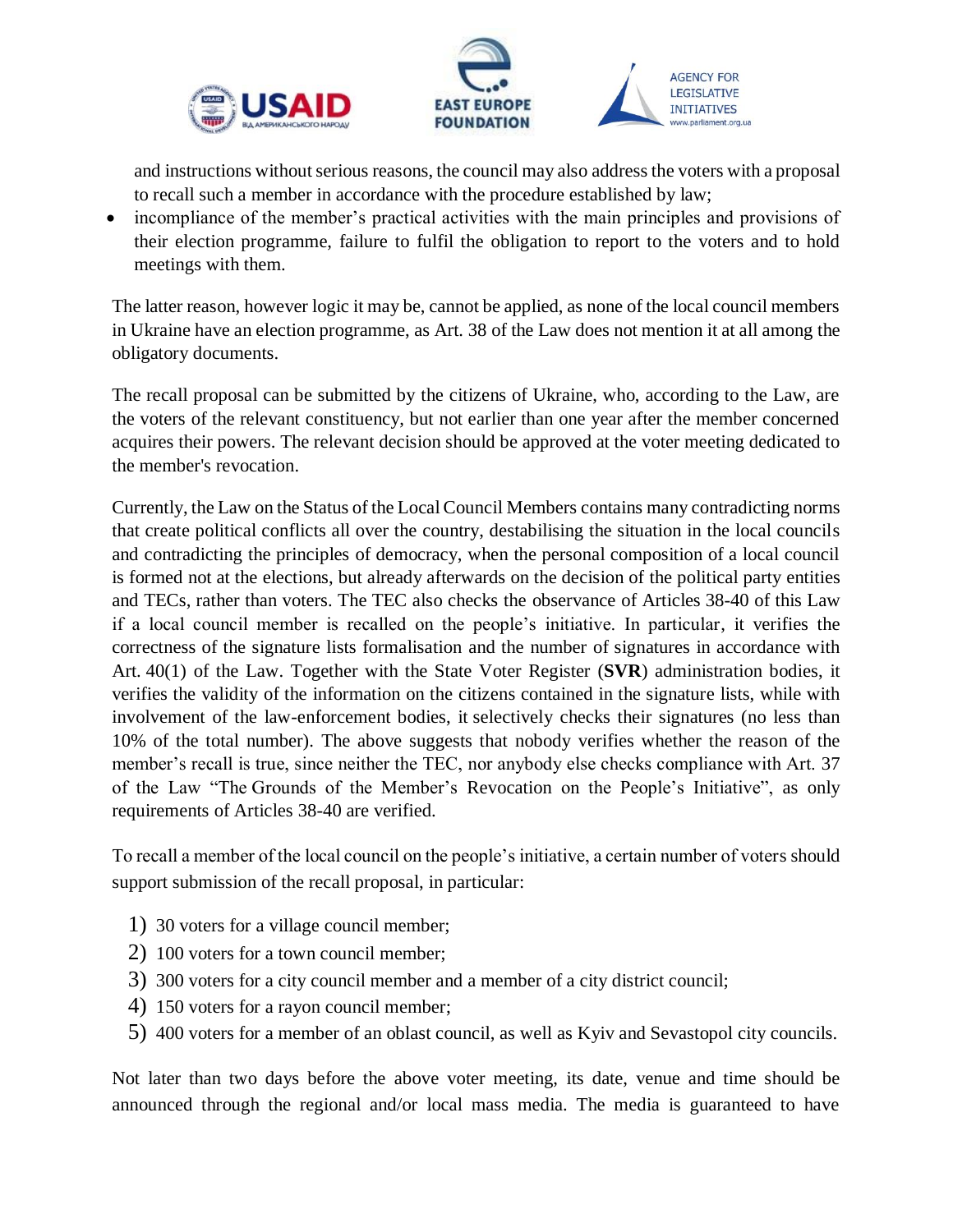



unobstructed access to such meeting.

# *In practice, however, this means that the information on the meeting may never make it to the media, as the Law envisages no obligatory publication, only an announcement.*

If the voter meeting decides to submit a recall proposal, an initiative group is established to collect the voters' signatures in the relevant constituency to support the revocation. The group is composed of the voters from the constituency concerned.

The voter meeting cannot take place on the premises of the public authorities, local selfgovernance bodies, at the places where salaries, pensions, assistance, stipends, other social payments, and charity are provided.

It is, however, impossible to follow the above procedure spontaneously. Due to a considerable organisational effort, it *a priori* can be implemented only by big organised groups. The attempts to apply this norms in different Ukrainian cities (Dnipro, Kamyanske, Svatove, Kherson) show that the meetings are held in secrecy, at the premises with no free access, e.g. at enterprises where one can get only with a pass. Both voters and journalists' rights are violated during the conduct of such meetings.

As a matter of fact, the whole procedure is dependent more on the TEC, than on the initiative groups. The commission may sabotage the groups or, vice versa, help them, which puts the TEC members into a dominant position.

Within three days after the voter meeting where a decision is made to submit the recall proposal, the initiative group official representative should notify the relevant TEC about the meeting that has taken place. The notification should be accompanied with the minutes of the meeting containing the voters' recall statement, the gist of the discussion, the decision to submit the recall proposal, and the initiative group personal composition.

The voters supporting the recall proposal should themselves write their name, patronymic, and surname, birth date and year, the Ukrainian citizen passport (temporary ID) series and number, and residence address on the signature lists, adding also the current date and their signature.

Collection of signatures begins on the day following the one when the TEC is notified of the establishment of the initiative group and lasts for (1) ten days for the recall of a village/town council member; (2) twenty days for the of a rayon, city, and city district council member, and (3) thirty days for a member of the oblast, Kyiv, and Sevastopol city councils.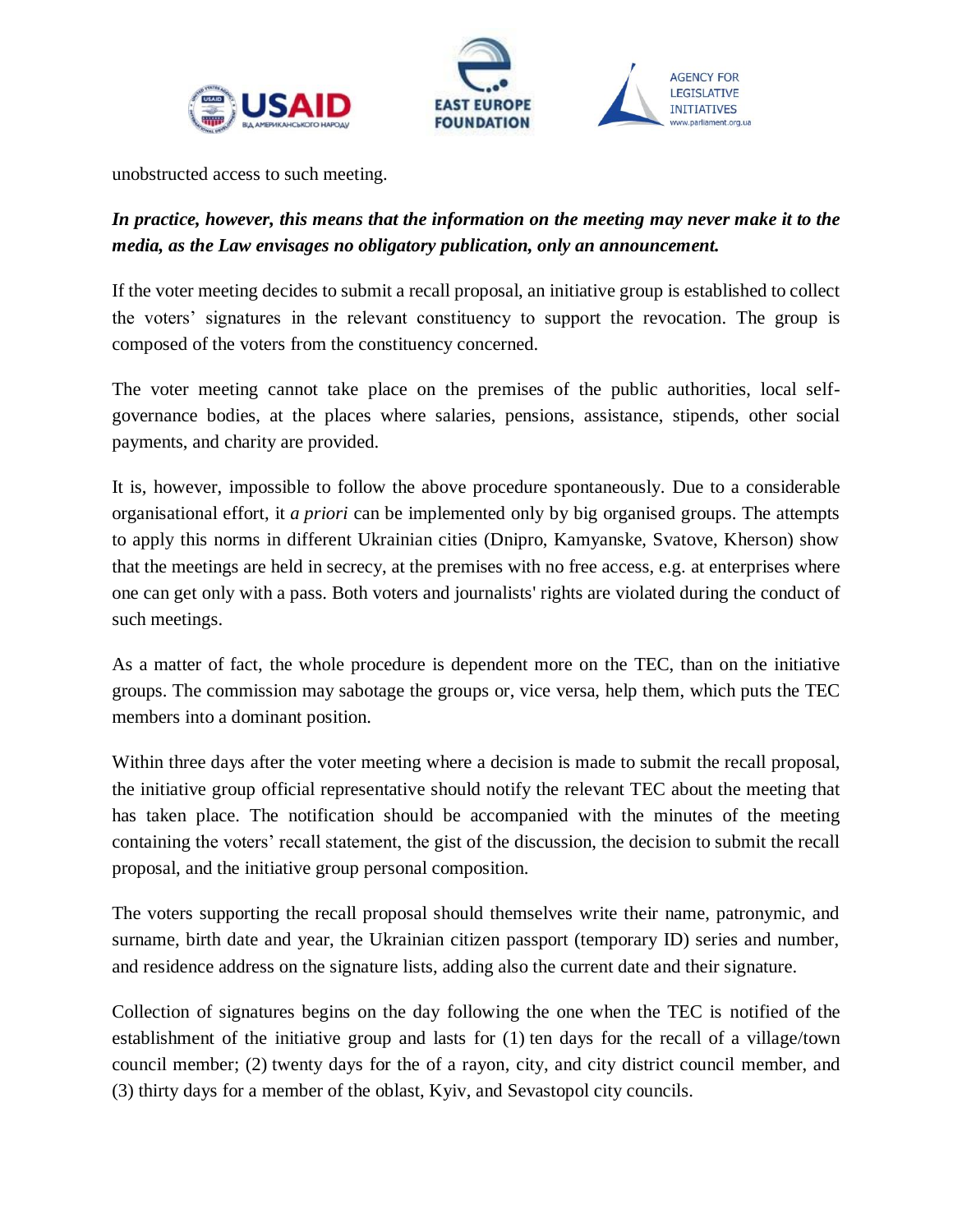



The Law establishes a formula to calculate the necessary minimum number of signatures. To support the proposal to recall a local council member elected in a multi-seat constituency, the number of the signatures collected in such multi-seat constituency should be more than the election quota defined in the multi-seat constituency during the local council elections in accordance with the Local Elections Law and not less than the number of votes submitted for the local political party entity in the relevant territorial constituency at the local elections resulting in the election of the local council member concerned.

For example, to recall a Kherson City Council member, 1285 signatures need to be collected.

After the signatures are collected, the completed signature lists shall be put together by the initiative group official representative, sewn together, and signed by the official representative and not less than three initiative group members with indication of the number of the signatures collected. Not later than the next day, the signature lists together with the minutes of the meeting held by the voters that have set up the initiative group should be passed over to the relevant TEC. Not later than the next day after getting the signature lists and the voter meeting minutes, the TEC chair or, in the chair's absence, deputy chair (if both are absent, the secretary) should call a commission meeting to arrange the verification of the materials received.

At this meeting, the TEC verifies the compliance with Articles 38-40 of the Law, the correctness of the signature lists formalisation and the number of the signatures in accordance with Art. 40(1) of the Law. As mentioned above, the TEC involves the State Voter Register administration bodies to verify the validity of the citizen information contained in the signature lists, while the lawenforcement bodies are engaged to do the selective verification of the signatures (no less than 10% of the total number) [4].

#### <span id="page-9-0"></span>**2. Experience of Other Countries with the Imperative Mandate**

The imperative mandate practice comes from the Roman law and is based on the delegation by voters of specific tasks (orders) to the elected deputies. Accordingly, should such deputies fail to fulfil the tasks assigned, the voters get the right of their early revocation. In the European countries, this approach is seen as undemocratic, since the early recall of the local council members is considered to be one of the forms of the imperative mandate. In the modern liberal democracies, the representative mandate is looked at through the prism of the entire nation's sovereignty. Deputies represent all people, and not just certain voters, which explains why the imperative mandate is regarded as to a large extent undemocratic, being practically absent in the EU Member States.

In Europe, the revocation right is established at the national level only in Germany where Länder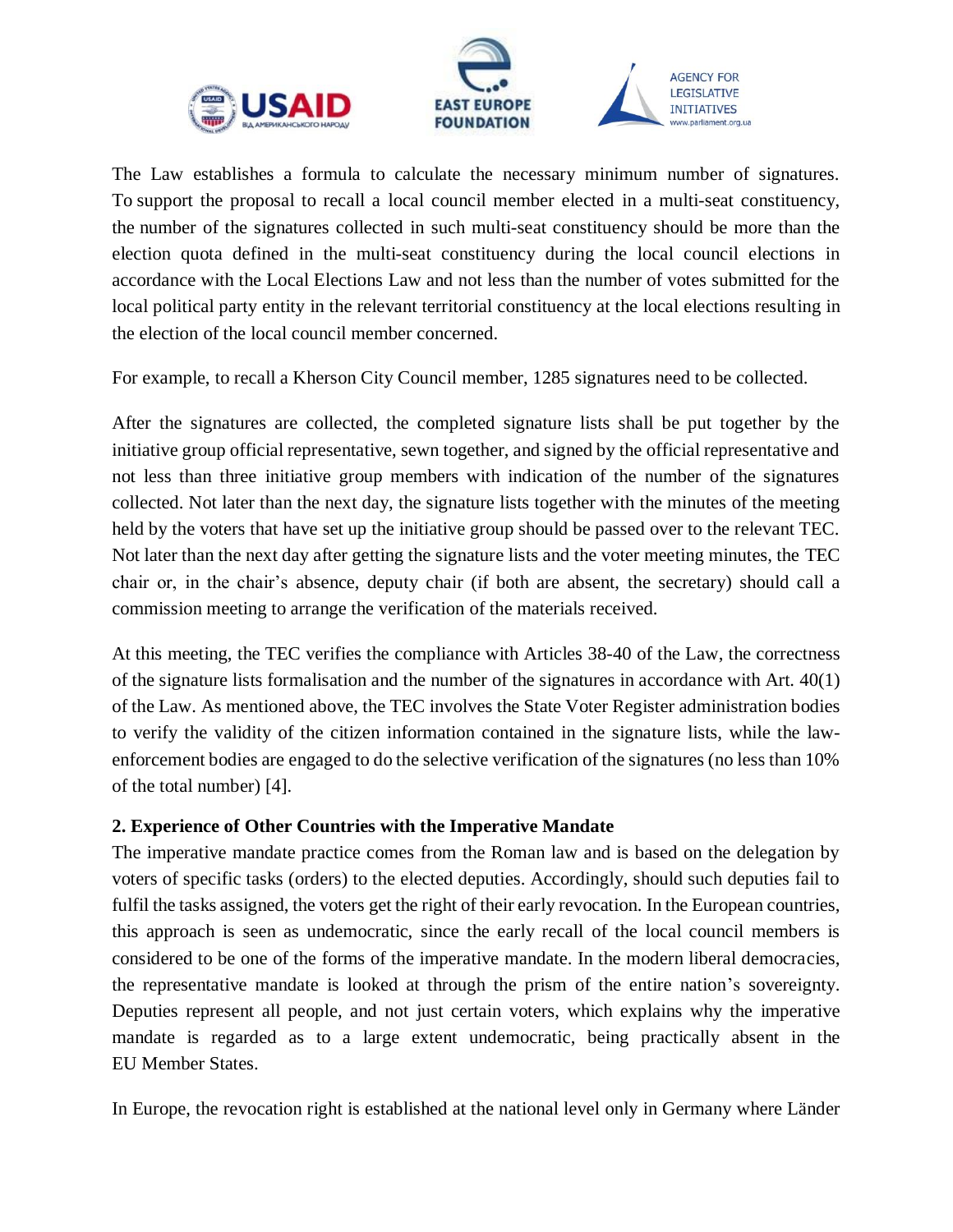



governments may recall their Bundesrat members. Otherwise, the recall mechanism is seen as an American institute and is mainly applied at the local level, in particular in 18 US States and in some Canadian provinces.

At the local level in the European countries, the revocation procedure is used only in some Swiss cantons (Bern, Solothurn, Ticino, Thurgau, Uri, Schaffhausen). Thus, Art. 27 of the Uri cantonal constitution establishes the right of the public initiative to the early termination of the public authority powers. While the Bern cantonal constitution (Art. 57) enables the citizens to initiate early elections to the local authority. In Europe, Switzerland is considered as the country which inspired the notion of recall. This institution is unknown at federal level, but, in some cantons, a number of citizens may ask for the recall of the cantonal government and/or Parliament, or even of any cantonal or municipal elected authority. However, in practice, this institution can be considered as obsolete.

Since the local self-governance development remains to be one of the top priorities of the EU policy and in view of the generally negative attitude to any forms of the imperative mandate (in particular, the early recall mechanism), in the European countries the issue of the local selfgovernance responsibility and accountability is resolved, firstly, through introduction of the efficient local democracy mechanisms, and, secondly, through improvement of the local election system. Development of local democracy is a key focus of the local and regional self-governance reform in the EU. The main form of the community direct participation in the solution of the local affairs is the local referendum, with the right thereto enshrined, among other, in Art. 38 of the European Charter of Local Self-Government, as well as in Art. 2 of its Additional Protocol according to which the state should secure the establishment of the "procedures for involving people which may include consultative processes, local referendums and petitions».

Note: *"In some German federal lands, people were rather often employing the recall mechanism in relation to burgomasters by conducting local referenda. Most actively, this was done in Brandenburg, where 16 burgomasters were recalled this way in the period from 1995 to 2006"*.

In some countries, the citizen meetings may, under certain circumstances, replace the local representative body (Portugal, Germany). Other forms of direct citizen participation include public initiatives or the citizen right to submit directly their own proposals for the consideration of the local council, as well as public self-organisation bodies as microcommunities aiming to solve certain issues. Such forms of the people's direct participation in the local affairs are mainly also present in the Ukrainian legal field. The Constitution of Ukraine "provides broad opportunities for the public participation in the operation of the authorities, institutions, promotes considerable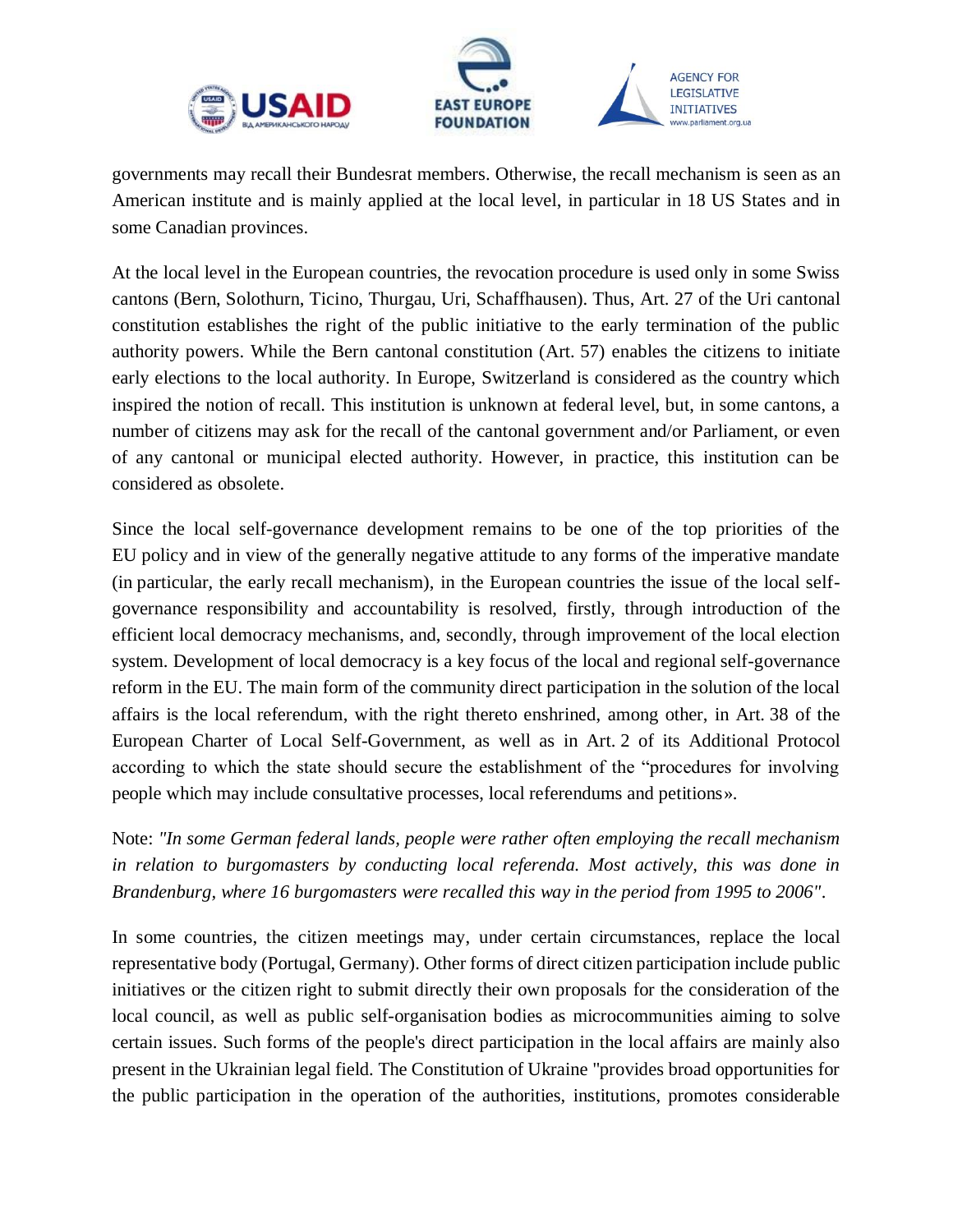



accountability to the people" (http://www.niss.gov.ua/articles/1897/) [6]

Analysis of the European local election systems suggests that there is no one most widespread model. Each country selects the model that suits best the level, powers, and the political tasks of the local councils. "In Europe, formation of the representative bodies is the issue of the political expedience… the election system should achieve the aims that are set by the developers" [7].

One of the problems in modern democracies, from the point of view of parliamentary stability and fidelity to voters' choices is the practice of elected representatives abandoning parties in whose lists they were elected.

Switching party (or "crossing the floor" in the Westminster tradition terminology) is not an uncommon practice. In Italy, estimations for 1996- 2001 indicate that 10% of the Chamber of Deputies changed sides. In the Russian Duma, between 1993 and 1995, 31% of MPs switched sides and 40% of the Czech Parliament changed party in the period 1992-1996. What seems particular of the European scene is that party switching has not derived in constitutional or legal mechanisms for controlling it.

The only example can be found in Croatia, where the Croatian Democratic Union (**CDU**) proposed in 2001 to introduce an amendment in the Constitution which would return seats to parties if the incumbent MP switched party. It was thought that some 20 MPs of the CDU itself were planning to abandon the party. The amendment was not carried through and, additionally, the constitutional court argued that termination of mandate of representatives of minorities because of an alleged failure to comply with their mandate was unconstitutional since the Constitution (Article 74.1) prohibited imperative mandate.

In Spain, cases of floor crossing at the local level were widespread in the first decades of democracy. To prevent the damaging effects, thirteen parties seating in the national parliament signed the so-called Pacto antitrasfugismo (Pact against floor crossing) in 1998. The pact was renewed again in 2000 and 2006, in this later occasion sixteen parties signed it. Parties signing the pact commit themselves not to collaborate with representatives who cross the floor in the creation, maintenance or change of government majorities in any public body.

Parties also committed themselves to reform all rules of procedure in local corporations for impeding that representatives who cross the floor may obtain in this way extra resources (for instance, by creating a new political grouping within local corporations and claiming the associated resources). Two bodies administer the pact and review the cases: the Follow-up Committee (made up of representatives from all parties) and the Committee of Independent Experts.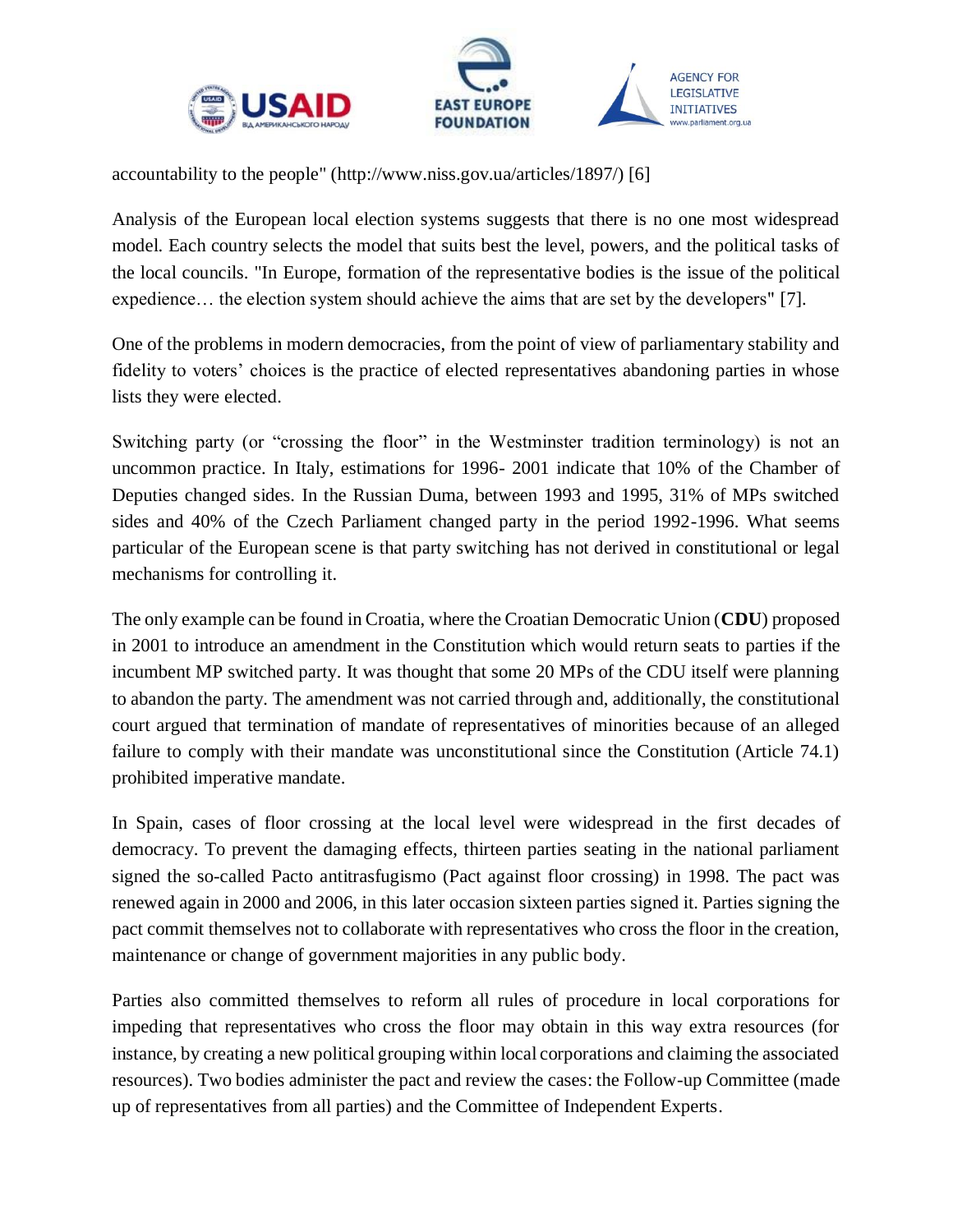



#### <span id="page-12-0"></span>**3. Practical Application of the Law in Ukraine**

The Law describes the procedure in detail, but in the Ukrainian realities, in view of the gaps in legislation and legal collisions, the recall process ends.

On 26 January, the Central Election Commission (**CEC**) addressed to the Parliamentary Committee for State Building, Regional Policy, and Local Self-Governance (Resolution No. 13) with the summary of the problems related to the application of the revocation provisions of the Law on the Status of the Local Council Members, as well as called on the Committee to begin developing legislative amendments.

The CEC drew the MPs' attention to the legal vagueness around the method used by the TECs to check the citizen information contained in the signature lists, in particular with involvement of the SVR administration bodies.

Art. 32(2) of the Constitution prohibits collection, storage, use, and dissemination of confidential information about a person without their consent, except for the cases determined by law and only in the interests of national security, economic welfare, and human rights.

According to Art. 41(2) of the Law, the TEC, with engagement of the Register administration bodies, verifies the validity of the citizen information contained in the signature lists to support the recall proposal. This article, however, does not enable the Register administration bodies to use the voters' personal data stored in the SVR database. No method is also set for the TEC to involve the Register administration bodies into the above verification.

It should also be taken into account that the legal and organisational principles of the Register administration are regulated by the Law of Ukraine on the State Voter Register (the Register Law). Its Art. 2(2) sets that the Register database, its any part, or a copy of the Register or its part, the Register personal data can be used only for the aims envisaged by Art. 26 of the Register Law the list of which is exhaustive.

According to Art. 26(1.4) and (2) of the above Law, during the preparation to elections and referenda, the Register personal data can be used only to check the validity of the information on the voters who signed the signature lists to support the conduct of an all-Ukrainian referendum, as well as the information provided to the relevant election commissions on the candidates, attorneys and authorised representatives, referendum initiative group members, and candidates to the commission members.

Instead, Art. 26 does not envisage the use of the Register database to check the validity of the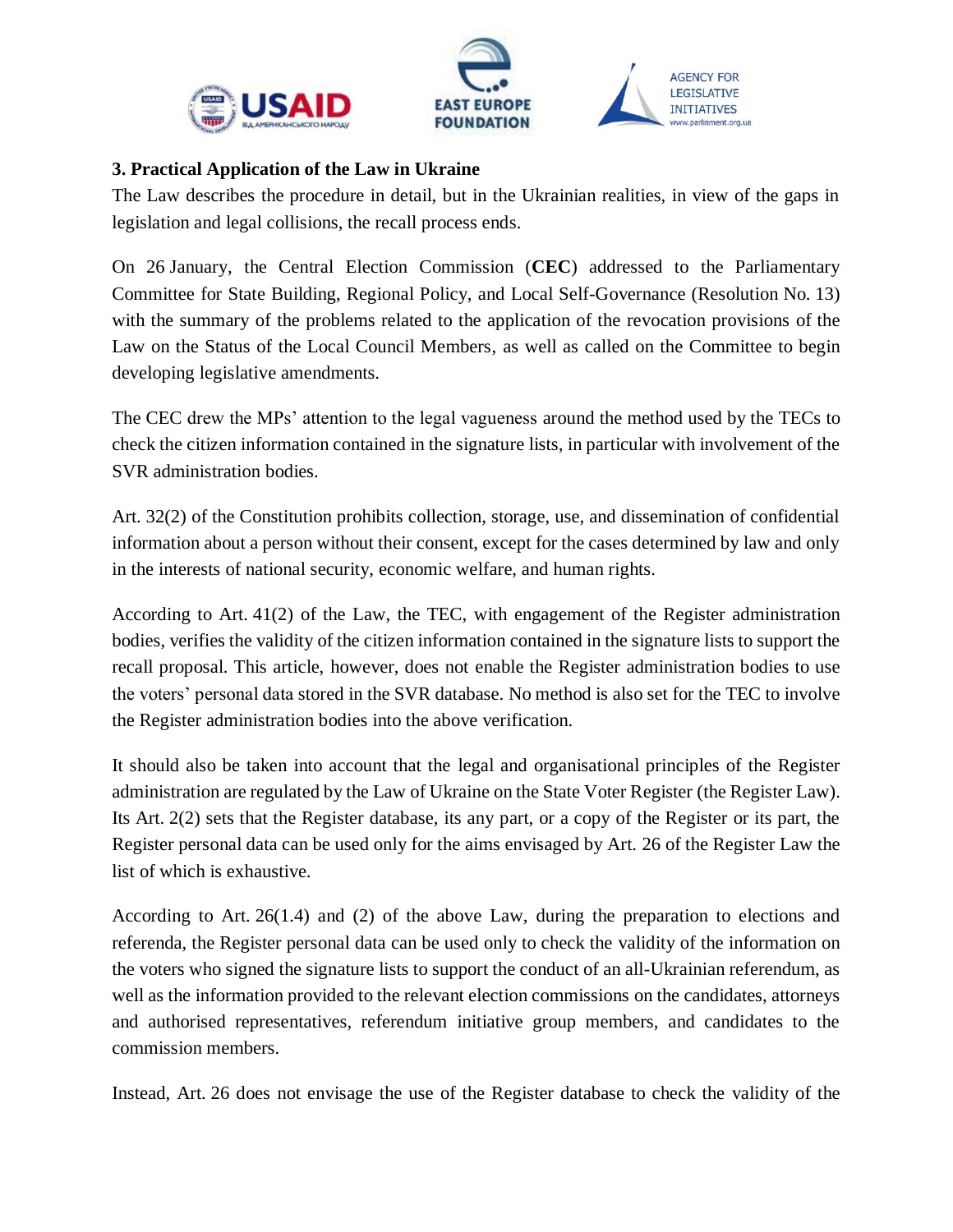



citizen information contained in the signature lists to support the revocation proposal.

As a matter of fact, the above Resolution was the CEC's response to the request received from the Dnipro City voters and the TEC members, but it halted the procedure in all other cities.

In Kherson, the TEC invented its own signature verification method without the Register data and the law-enforcement bodies, but the procedure was stopped by the court.

This means that the revocation norms are not observed. The Law on the Status of the Local Council Members contains a number of provisions which, even though not yet applied in practice, can be used to exercise political pressure on the council members. Art. 86 of the Local Elections Law sets that the order of the candidates in the political party' election list (excluding the candidate who is not assigned to a territorial constituency) is defined by the order of the decreasing share of the votes submitted for the relevant political party at the territorial constituencies to which candidates have been assigned from the total number of votes submitted for all political parties in such constituencies. If a few candidates get the same percentage, they are located in the order of decreased number of votes given in a territorial constituency for the political party and for the relevant candidate. In reality, this means that the party leadership is deprived of the possibility to influence the outcome in terms of who is going to become a council member. In all cases when the "people's initiative" procedure has been launched in Ukraine, it was done on the initiative of the political party wishing to adjust the personal composition of their factions in the local councils.

The only so far case of a local council member revocation, which was made famous all over the country by the media, though without details, is rather demonstrative in terms of the legislative gaps. On 29 January 2017, the recall procedure was started in the town of Kamyanske (former Dniprodzerzhynsk) against four council members: Yuriy Lytvynenko (BPP), Andriy Ivchenko, Oleh Nahornyi, and Volodymyr Babenko (non-affiliated). The initiative groups were meeting either in secret or with scandals and fights. The procedure was the same as in Kherson or in Dnipro.

On 21 February, the commission started working on the documents and signature lists. The signatures were verified without involvement of the law-enforcement authorities or the State Register administration bodies. On 27 February, the TEC had a meeting to consider termination of the recall procedure because the signature lists were not provided within the established deadlines. Thus, the procedure was stopped against three of four council members, but continued against Yuriy Lytvynenko.

On 17 March, having considered the recall request made by the Kamyanka town election commission in relation to Mr Lytvynenko, the  $12<sup>th</sup>$  unscheduled congress of the "BPP 21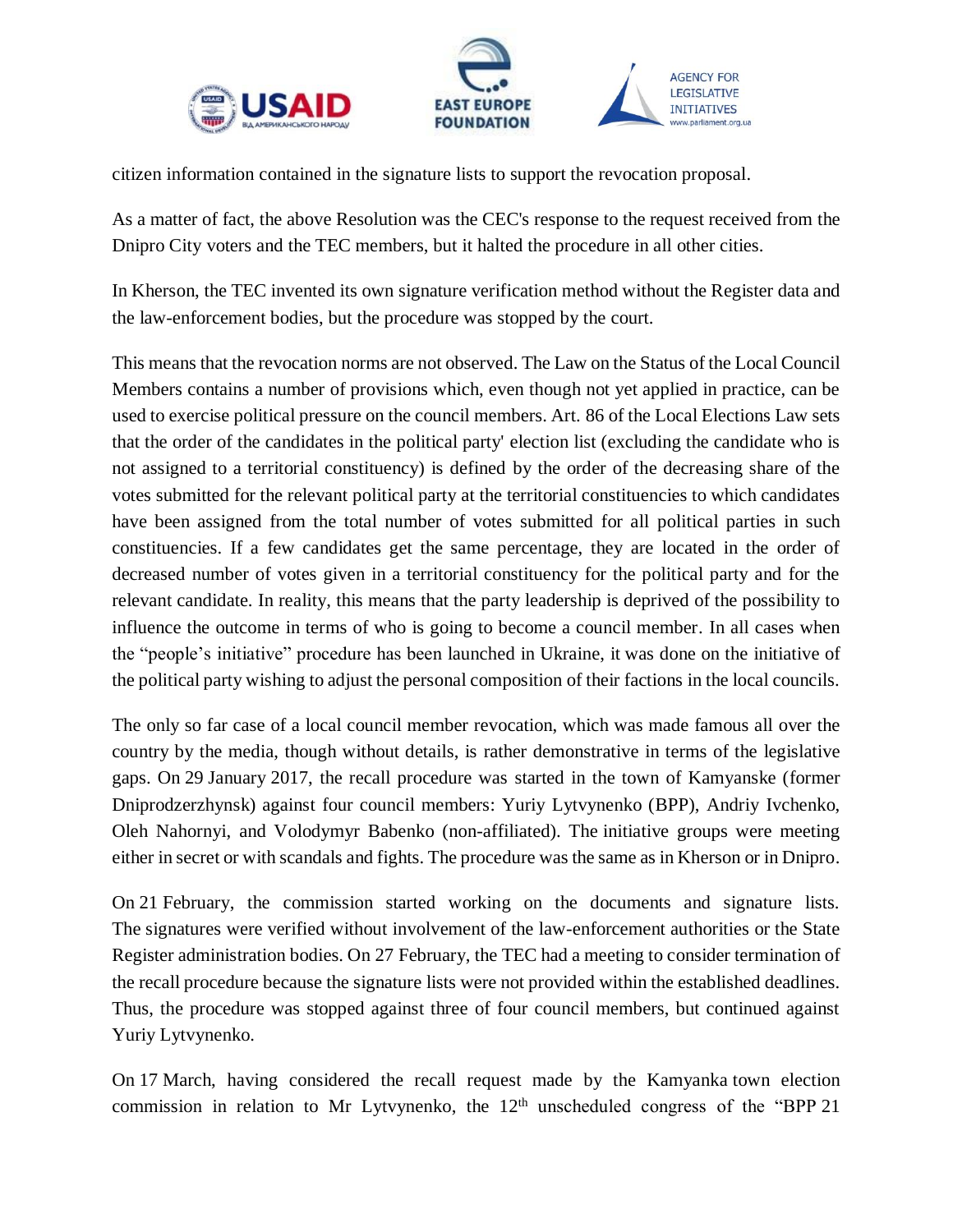



"Solidarity" (10th stage) (the BPP local entity) voted in favour of the recall and informed the commission accordingly on 18 March.

On 29 March, the Zavodskyi District Court of Dniprodzerzhynsk considered Lytvynenko's request to secure his administrative claims against the Kamyanka town election commission to recognise unlawful and to invalidate Commission Resolution No. 7 of 19 March 2017 on the early termination of his local council mandate due to the recall by voters (**the Resolution**). To secure his claims, the claimant requested the court to suspend the above resolution before the court decision in his case comes into legal force.

Upon consideration of the arguments and evidence presented, the court decided to satisfy the claims based on Art. 117(1) of the Code of Administrative Justice with the motivation that the legality of the Resolution can be considered only during the court proceedings, while the defendant's actions and decisions to terminate the claimant's powers and to recognise the next candidate on the party list as elected may not only complicate, but also make impossible the enforcement of the probable court decision in the case.

Thus, the court stopped the validity of the Resolution (Annex 3).

But two days later, on 31 March, the Kamyanka Town Council held its 15<sup>th</sup> scheduled session. At the beginning, the floor was given to the Kamyanka Town Election Committee Chair Anatoliy Moskovchuk who informed that due to the termination of Mr Lytvynenko's powers as a council member because of his recall by voters, the election commission decided to recognise the next candidate on the BPP Solidarity party list, Anton Husyev, to be elected to the council, whereupon Mr Husyev was presented with the deputy's ID, badge, and electronic voting card.

As we can see, the process is going on, and it is rather difficult to foresee the outcome.

# <span id="page-14-0"></span>**4. Judicial Appeal Against the TEC Decisions, Actions or Omission of Action in the Recall Process**

One of the Ukrainian cities, Kherson, already has the judicial practice of appeal against the TEC decisions, actions, or omission of action in case of the local council members recall on the people's initiative, different both from Dnipro and from Kamyanka. Here the procedure followed a similar scenario, but the court issued an order to secure the claims earlier. Currently, there are a number of court decisions in the case on the recall of the Kherson City Council members described in more detail below.

In February 2017, a member of the Kherson City Council, Yevhen Nazaryan, launched his appeal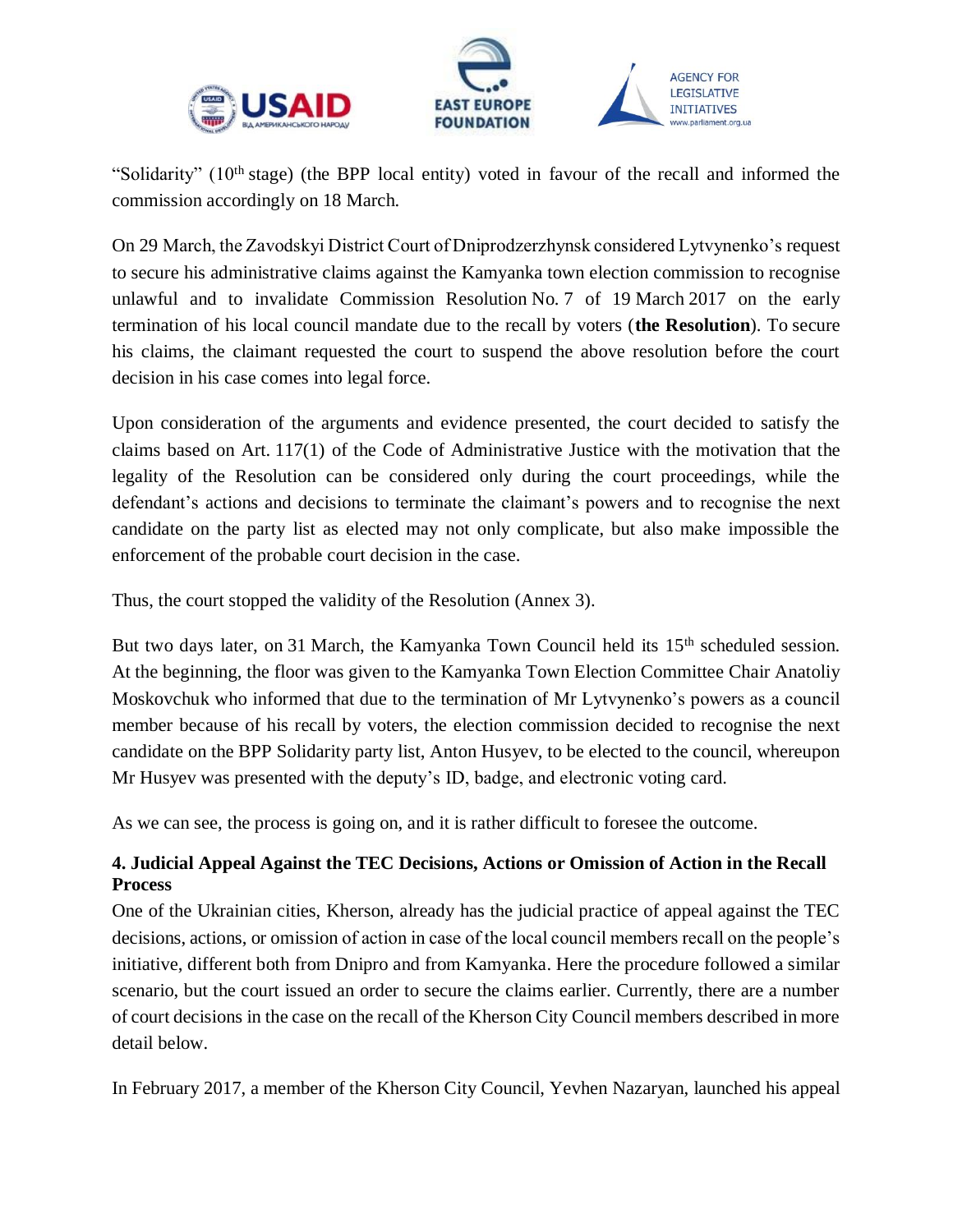



with the local court against the actions and omission of action by the Kherson City Election Commission (Annex 8). The member claimed that the commission's actions were unlawful, as on 19 February it verified the compliance with Articles 38-40 of the Law on the Status of the Local Council Members and the signature lists to support the proposal to recall Mr Nazaryan from the Kherson City Council and summarised the results of the signatures collection recorded in the protocol. Mr Nazaryan claimed that the commission had acted with gross violation of the current legislation.

In particular, according to the Claimant, the commission did not involve the SVR administration bodies and the police into the signatures verification process, making it impossible to establish whether the signatures had been collected from the multi-seat constituency voters, since availability of the passport, in the Claimant's opinion, does not testify the fact that the person is a voter in the multi-seat constituency.

In addition, Mr Nazaryan stated that the commission had not checked whether the participants of the voter meeting, which decided to set up the recall initiative group, had been the voters of the one-seat or the multi-seat constituency.

Upon having studied the evidence and listened to the litigants, the court decided to satisfy Mr Nazaryan's claims and recognised unlawful the Kherson City Election Commission's actions as to the approval of the verification of compliance with Articles 38-40 of the Law of Ukraine on the Status of Local Council Members and the recall signature lists, as well as the protocol summarising the results of the signature collection (Annex 9). The same decision was made in relation to the Kherson City Council member Larysa Leonova (Annex 10).

Thus, the court actually confirmed that it was impossible to apply the Law, as is argued above.

Because of such gaps in the Law and legal uncertainty as to the application of its provisions, the Central Election Commission issued Resolution No. 13, whereby it addressed the Parliamentary Committee for State Development and Local Self-Governance with a request to provide explanations on the application of such legal provisions, as well as to draft relevant amendments to the legislative acts. The practical necessity to get the above explanations and the urgency of the issue is evidenced also by the requests received by the CEC from the SVR administration bodies, TECs, and voters.

#### <span id="page-15-0"></span>**Conclusions and Proposals**

In view of the above problem, we see that to regulate the status of the local council member and to ensure equal representation in the new version of the Law, the following changes should be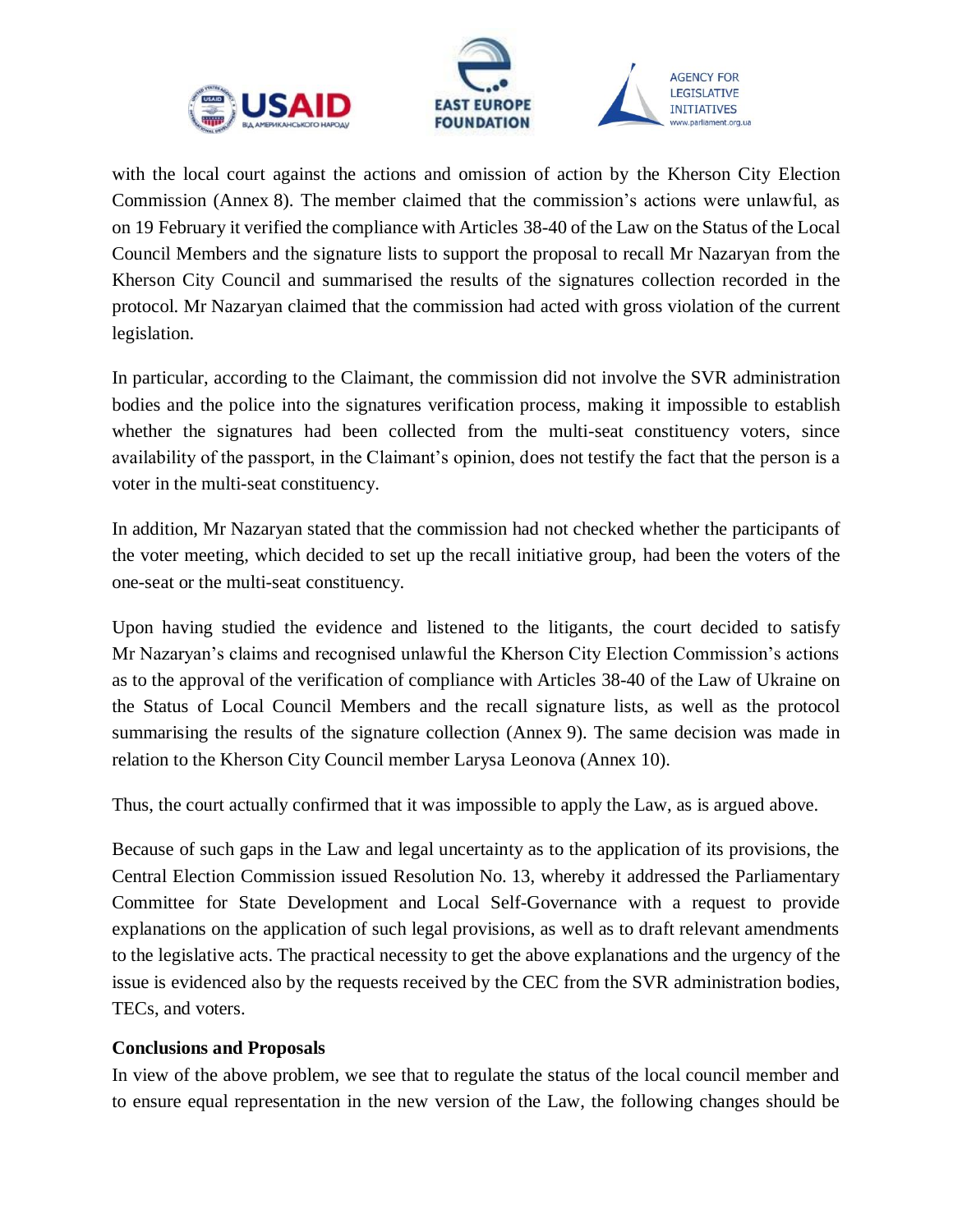



made:

- 1. In Para 3 of Art. 37(1) of the Law on the Status of the Local Council Members, the phrase "incompliance of the local council member's practical activities with the provisions of their election programme" should be removed, as Art. 38 of the Local Elections Law envisages no election programmes for the local election candidates.
- 2. Instead, Art. 37(1)(1) (Grounds for the Voters to Recall a Local Council Member Elected Thereby) should be presented in the following wording: "if upon acquisition of their powers, the local council member violates the provisions of the Constitution and laws of Ukraine related to the fulfilment of the member's powers as established by the court".
- 3. Art. 38(3) of the Law on the Status of the Local Council Members shall envisage an obligatory publication of information in the regional and/or local media on the date, venue, and time of the recall initiative group meeting. Otherwise, the meeting announcement should be published on the relevant local council official website. As an option, this part may establish an obligatory requirement for the initiative group to notify the relevant council and executive bodies that it is going to launch the recall procedure, while the council should be obliged to publish the recall procedure announcement on its website.
- 4. Art. 28(2) (on the initiative group meeting) should be supplemented with the following requirement: "The decision is considered to be adopted if two thirds of the voters present at the meeting vote in its favour.".
- 5. The TECs' political influence should be minimised in all possible ways. For this purpose, they should be deprived of the right to verify the signatures collected. This process should be attributed to the State Voter Register administration bodies. There is also a need to specify the law-enforcement body to be involved and its involvement method for checking 10% of the collected signatures.
- 6. The SVR Law and the National Police Law should be amended to establish the obligation and to define the procedure for checking the validity of the citizen information contained in the signature lists to support the recall proposal on the people's initiative and the selective verification of the voter signatures by the State Register administration bodies and the National Police. For this purpose, SVR Law Art. 26(1) should be worded as follows: "While preparing to the presidential, parliamentary, and local elections, including elections to the Verkhovna Rada of the Autonomous Republic of Crimea, as well as the national and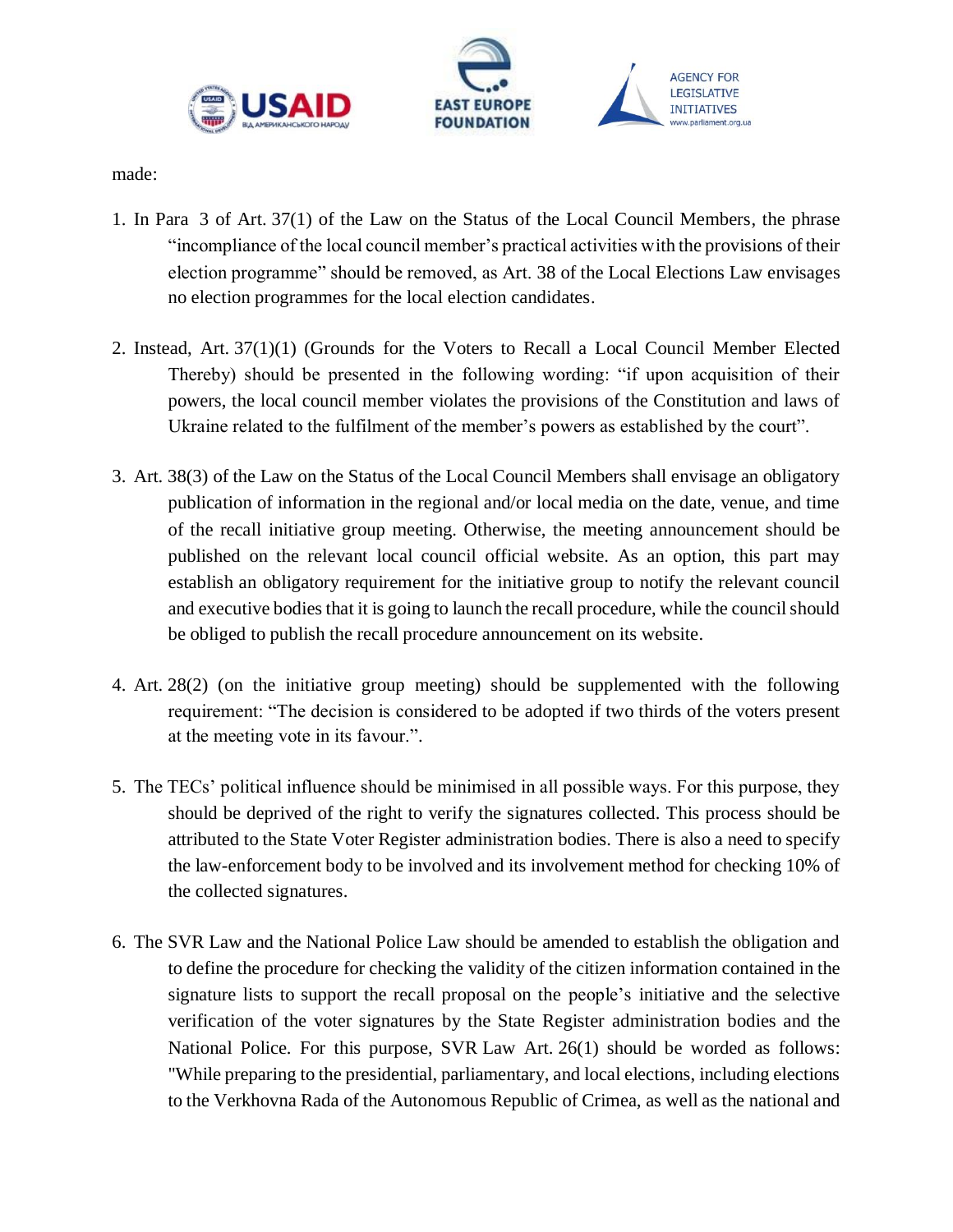



AGENCY FOR **LEGISLATIVE INITIATIVES** 

local referenda **and when considering revocation of a local council member on the people's initiative**, the Register personal data can be used only for: "… **verification of the validity of the information on the voters who participate in the voter meetings where the proposal to recall a local council member on the people's initiative and the voters who put their signatures in the signature lists to support the recall proposal...**" Art. 29(3) of the Law should also be supplemented with provisions authorising the election commission to request the Register administration bodies to provide information on the "participants of the voter meeting where a proposal to recall a local council member on the people's initiative has been approved and on the voters who put their signatures on the signature lists to support the recall proposal".

7. In view of the amendment proposals to Art. 2 of the Law on the Status of the Local Council Members, the Law should set that the local council members can be recalled by the voters of the territorial community where such member has been elected / to which such member is assigned, and not the voters of the entire multi-seat constituency. The necessary number of voters should be established at the level of the election quota +1 voter.

### <span id="page-17-0"></span>**ІІІ. ANALYSIS OF STAKEHOLDERS AND THEIR INFLUENCE ON THE PROBLEM**

For the purposes hereof, the stakeholders are conventionally divided into three groups: local council members, mayors, and political party leadership. This will make it possible to compare and to analyse the vision of the problem by the interested groups and the possible solutions.

Being the actual subjects of the process, the local council members mainly do not support the idea of the imperative mandate introduced in the form beneficial for the political parties. They also consider the political parties' right to recall their local council member to be undemocratic. None of the surveyed member has supported this idea, while there are almost no those who would be against the recall possibility on the people's initiative, though there are objections as to the recall procedure.

Local council members are practically unanimous in stating that the recall right should be given exclusively to the residents of the territorial constituency where the member concerned has been elected. This has been mentioned by all surveyed city council members (8 persons) and almost all oblast council members (4 out of 6). Answering to the question about the problems related to the settlement of the local council member status, the majority of the respondents pointed out to the territorial constituency as the most problematic aspect calling for the need to amend the legislation.

A member of the Kryvyi Rih Town Council, Andriy Nemchenko ("Force of the People"), stresses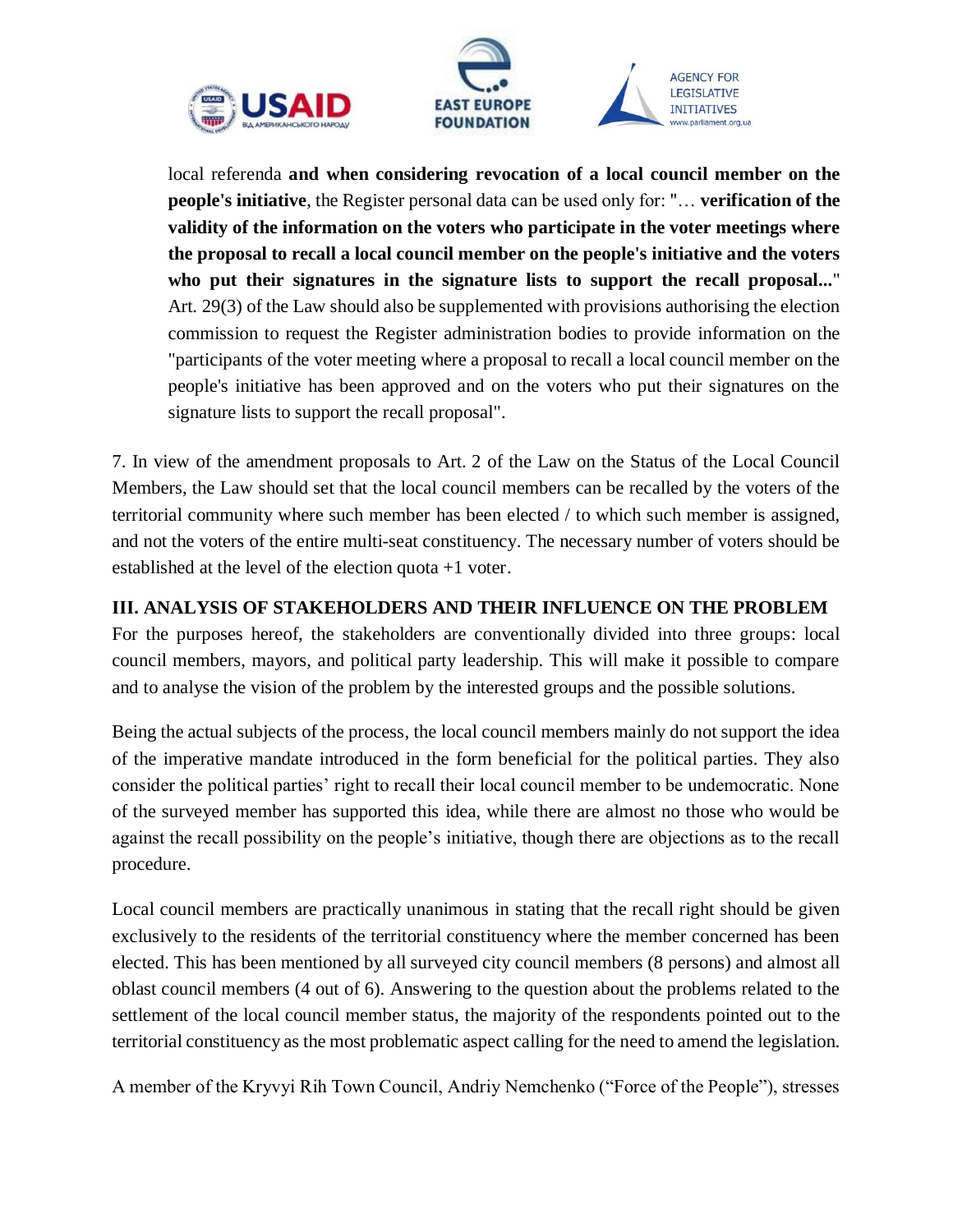



the necessity to develop an efficient mechanism for recall not only on the people's initiative, but also by the political parties. This idea, however, is not supported by other surveyed local council members.

The political party leadership has a different opinion on the settlement of the local council member status. There issues raised herein are also in their focus.

Among the political parties, *Batkivshchyna* has been most actively dealing with the recall of local council members. From the very beginning, the party headquarters issued a statement that the recall procedure is entirely legal and fully operational which sounded like a call on its local offices to get ready to the recall of their council members.

At the beginning of January 2017, the political party entities received clear guidelines on the recall procedure (Annex 2). The document describes in detail the procedures, but quite diplomatically makes no mentioning of the signatures verification. MP Yuriy Odarchenko considers that it is possible to recall members even under the current Law, however, there should also be an additional possibility for the political parties to be able to recall their members. *Batkivshchyna* calls on its colleagues to support the bill making it possible to take a mandate away from the local council member excluded from their faction.

Oleh Lavryk, a *Samopomich* representative, agrees with Mr Odarchenko: "Ukraine does need a mechanism for recalling deputies on people's initiative, because today politics becomes an element of money making, and not representation of local councils' interests. As soon as members step over the council threshold, they become the community land and property brokers, rather than representatives of the community concerns. Therefore, the recall mechanism is needed for sure."

He, however, also believes that there should be not just a party initiative, but a joint initiative of the citizens and the party, to avoid turning this mechanism into the party dictatorship.

MP Berezyuk from the same political party considers that todays' mechanism is imperfect citing the experience of his party: "We launched the recall procedure for about 20 council members all over the country. The majority of them got stuck in the courts due to incoherence among various laws. The Law needs to be amended to simplify the recall procedure. This would make deputies think and act for the benefit of the citizens."

MP Denys Sylantiev (Oleh Lyashko Radical Party) considers the mechanism of recall on people's initiative to be a stimulation and motivation method for the local council members that would encourage them to be more diligent in fulfilling their election promises. The Radical Party also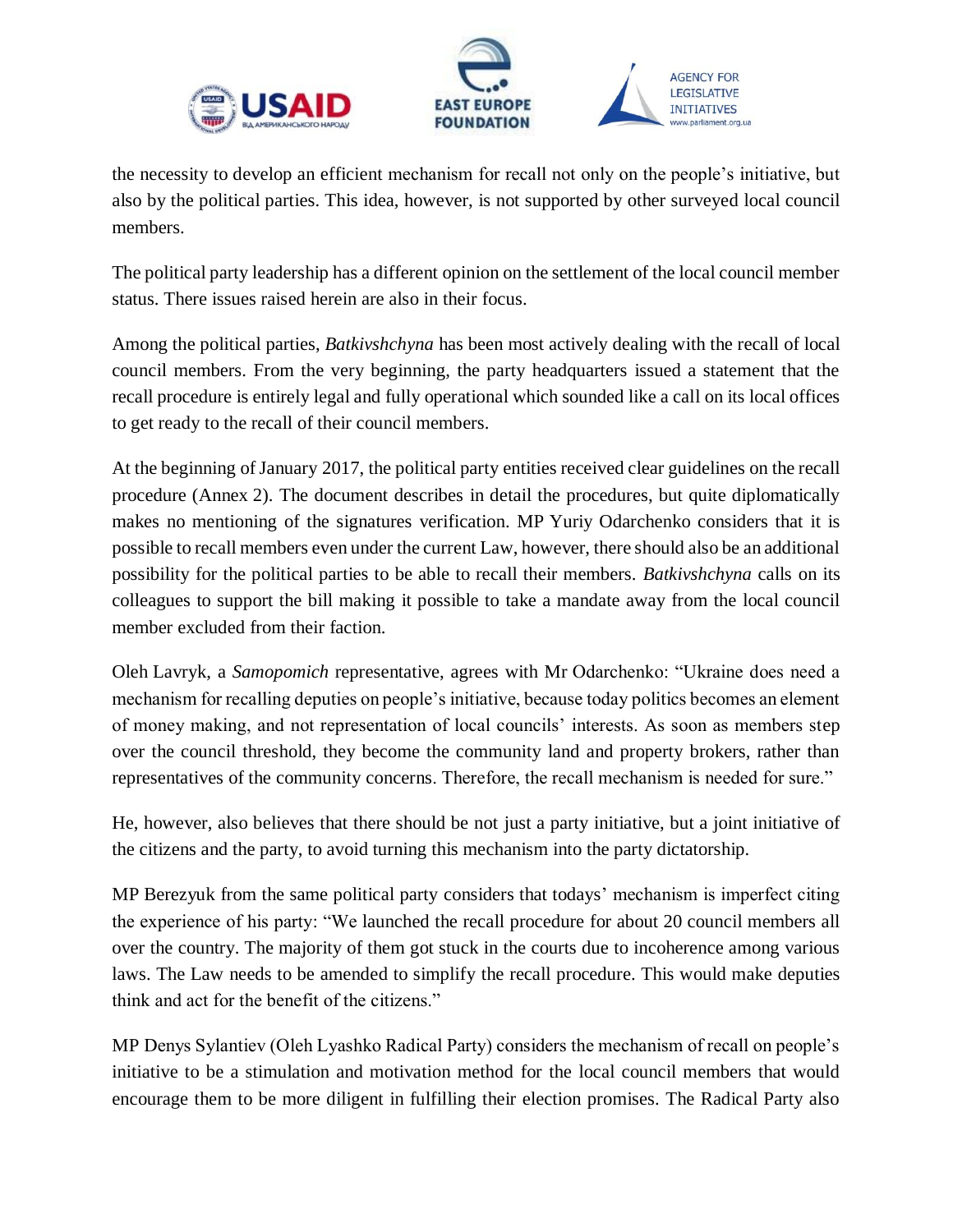



supports the introduction of the imperative mandate both for the Parliament, and for local council. The Party is ready to vote for the relevant bill.

The former Vice Chairman of the Verkhovna Rada and now member of the Lviv Oblast Council Ruslan Koshulynskyi believes that the voters and the political parties definitely need to have the recall mechanism.

In *Svoboda*'s opinion, no recall mechanism for deputies in Ukraine, at all levels, gives the grounds to consider that the political parties bear no responsibility for, as an example, change of the member's position, vision, or their failure to fulfil the programme principles with which they ran to the relevant local self-governance body.

As it can be seen, the position of the MPs, the political party leadership and officials is absolutely different from that of the local council members, which evidences a danger of the system disbalance, caused by the attempts of the centre to dictate the local politics, without understanding the local peculiarities and realities.

The final group of the stakeholders are mayors who are interested in the recall or non-recall of the local council members no less than the latter. It is not a secret that the main reason behind the recall attempts, as it is mentioned above, is the creation of the majority at the local councils that would be supporting the mayors with involvement of certain members, which is against the wish of the political party factions and entities. Therefore, it is quite understandable that the surveyed mayors mainly consider the current situation inadmissible and do not really support the introduction of the imperative mandate or any other mechanisms that would enable the political party leadership to influence the council member.

This concerns both the cities where there have already been attempts to recall a member on the people's imitative, and those where such procedure has not yet been launched.

Oleksandr Lysenko, mayor of Sumy, considers that the voters should be able to influence the council members and have a possibility to recall them, but not with the current procedure. In Sumy, there have not yet been any recall attempts. Mr Lysenko is supported by Kherson City mayor Volodymyr Mykolayenko who believes that the broad-scale recall of the local council members is nothing more than a political game and the intimidation of the members not accountable to the political party leadership. Even though such a mechanism is needed, it is important "to understand who are the relevant member's voters and who such member should be accountable to". Both city mayors agree that the current local elections system has deprived part of the voters of a representative and that such problem should be solved at the legislative level.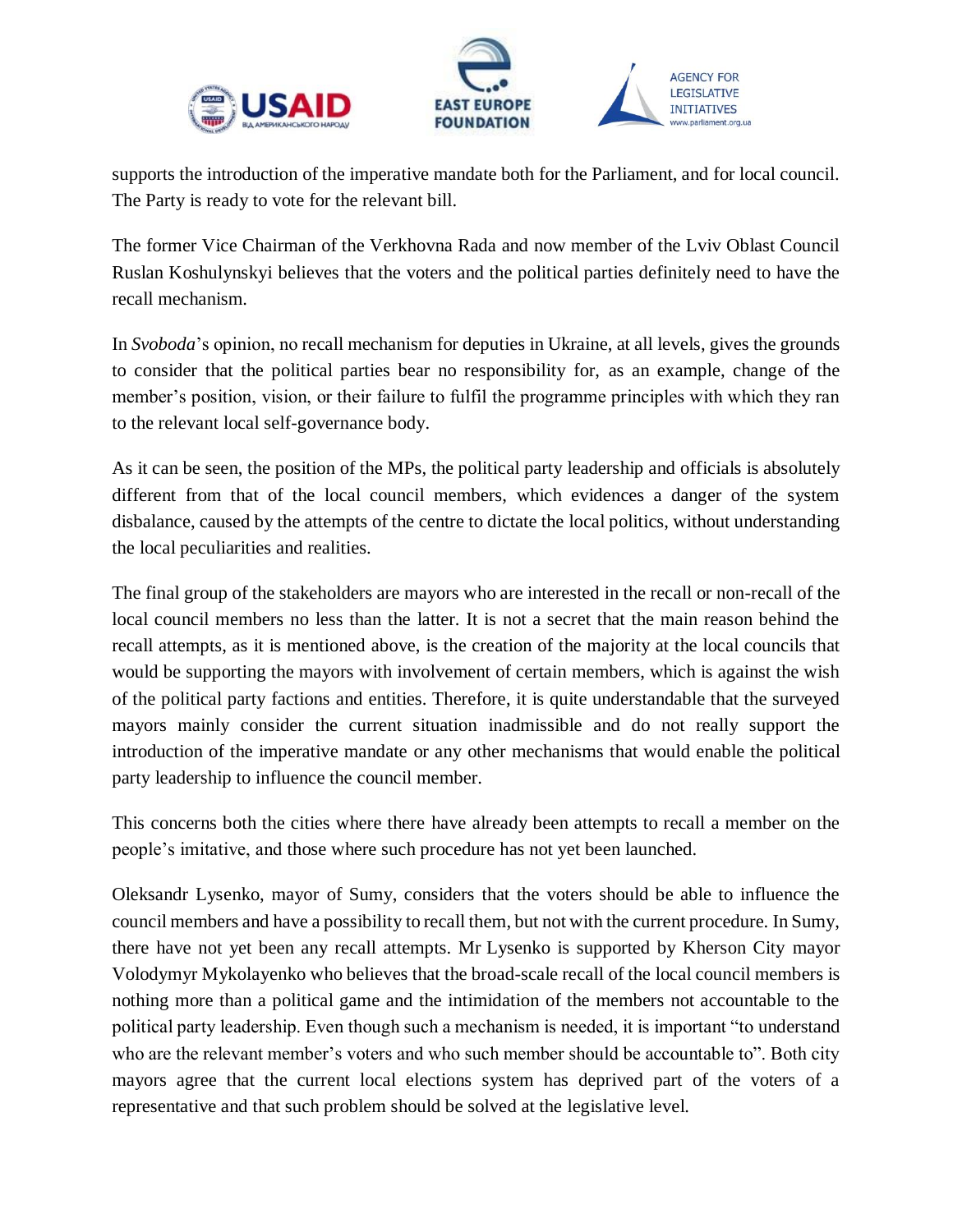



**AGENCY FOR LEGISLATIVE INITIATIVES** www.parliament.org.ua

#### <span id="page-20-0"></span>**CONCLUSIONS AND RECOMMENDATIONS**

Based on the examination of the practical side of the Law and based on the developments and recommendations of the Committee working group, the following proposals can be made:

- 1. Art. 2 of the Law on the Status of the Local Council Members should be supplemented with the following Paragraph 2: "Not later than at the second session, on the decision of the relevant council/ on the decision of the local organisations of political parties on whose lists they were elected, council members, members of the city, city district, rayon and oblast councils elected in the multi-seat constituencies shall be assigned to the relevant territorial constituencies. Such decision shall be taken without delay and not later than in 1 working day it shall be published in the official publications, on the official Internet websites, on the information stands or brought to the attention of the voters in the relevant territorial constituency in any other way".
- 2. All other articles should use the concept of the "**relevant territorial constituency**" represented by a council member.
- 3. In Para 3 of Art. 37(1) of the Law on the Status of the Local Council Members, the phrase "incompliance of the local council member's practical activities with the provisions of their election programme" should be removed, as Art. 38 of the Local Elections Law envisages no election programmes for the local election candidates.
- 4. Instead, Art. 37(1)(1) (Grounds for the Voters to Recall a Local Council Member Elected Thereby) should be presented in the following wording: "if upon acquisition of their powers, the local council member violates the provisions of the Constitution and laws of Ukraine related to the fulfilment of the member's powers as established by the court".
- 5. Art. 38(3) of the Law on the Status of the Local Council Members shall envisage an obligatory publication of information in the regional and/or local media on the date, venue, and time of the recall initiative group meeting. Otherwise, the meeting announcement should be published on the relevant local council official website. As an option, this part may establish an obligatory requirement for the initiative group to notify the relevant council and executive bodies that it is going to launch the recall procedure, while the council should be obliged to publish the recall procedure announcement on its website.
- 6. Art. 28(2) (on the initiative group meeting) should be supplemented with the following requirement: "The decision is considered to be adopted if two thirds of the voters present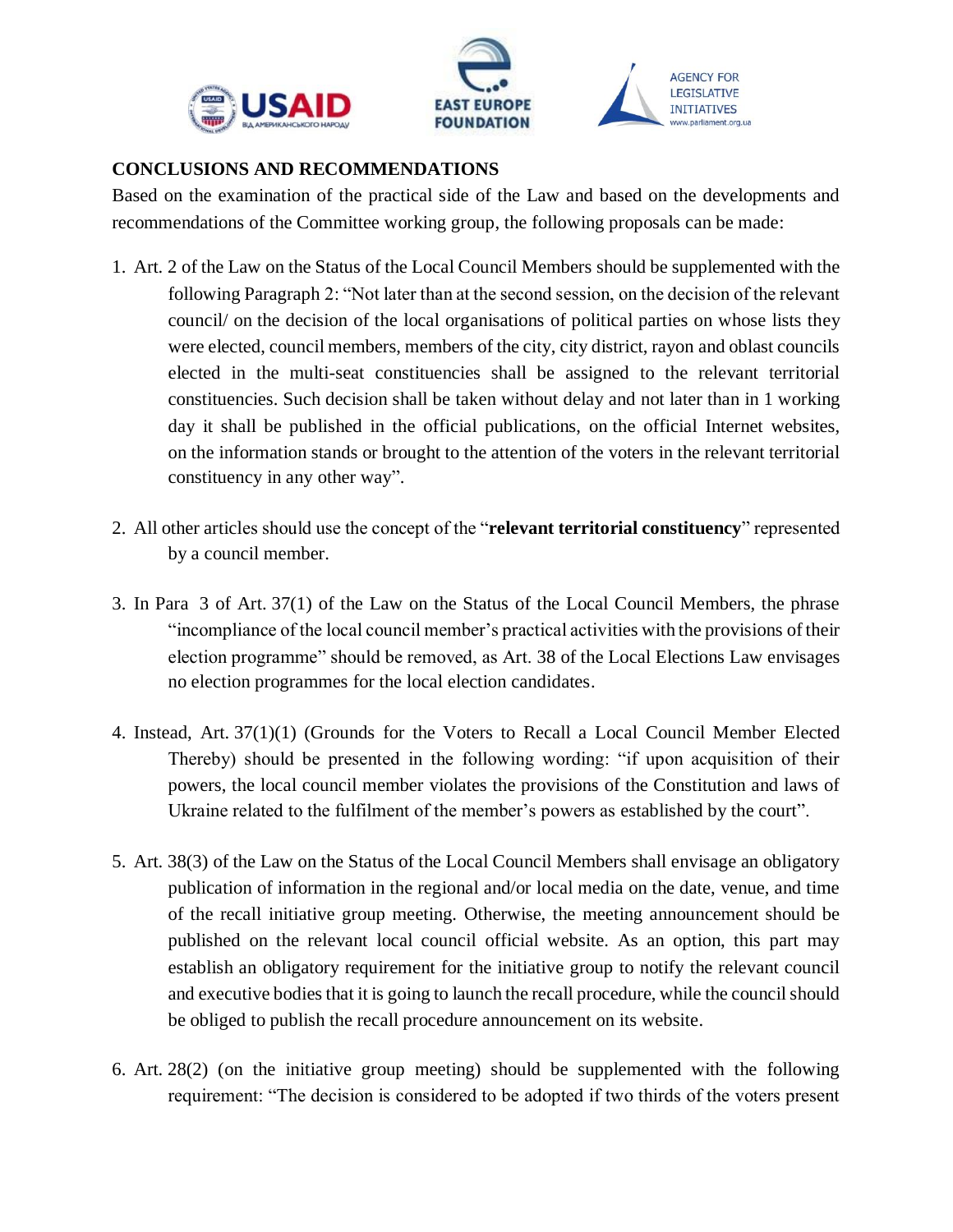



at the meeting vote in its favour."

- 7. The TECs' political influence should be minimised in all possible ways. For this purpose, they should be deprived of the right to verify the signatures collected. This process should be attributed to the State Voter Register administration bodies. There is also a need to specify the law-enforcement body to be involved and its involvement method for checking 10% of the collected signatures.
- 8. The SVR Law and the National Police Law should be amended to establish the obligation and to define the procedure for checking the validity of the citizen information contained in the signature lists to support the recall proposal on the people's initiative and the selective verification of the voter signatures by the State Register administration bodies and the National Police. For this purpose, SVR Law Art. 26(1) should be worded as follows: "While preparing to the presidential, parliamentary, and local elections, including elections to the Verkhovna Rada of the Autonomous Republic of Crimea, as well as the national and local referenda **and when considering revocation of a local council member on the people's initiative**, the Register personal data can be used only for: "… **verification of the validity of the information on the voters who participate in the voter meetings where the proposal to recall a local council member on the people's initiative and the voters who put their signatures in the signature lists to support the recall proposal...**" Art. 29(3) of the Law should also be supplemented with provisions authorising the election commission to request the Register administration bodies to provide information on the "participants of the voter meeting where a proposal to recall a local council member on the people's initiative has been approved and on the voters who put their signatures on the signature lists to support the recall proposal".

9. In view of the amendment proposals to Art. 2 of the Law on the Status of the Local Council Members, the Law should set that the local council members can be recalled by the voters of the territorial community where such member has been elected / to which such member is assigned, and not the voters of the entire multi-seat constituency. The necessary number of voters should be established at the level of the election quota +1 voter.

# <span id="page-21-0"></span>**BIBLIOGRAPHY**

1. O. Chernetska. The Mandate of the Member of a Representative Local Self-Governance Body and People's Sovereignty // Central Election Commission Herald. – K., 2014. Issue 2  $(29)$ . – pp. 85-88.